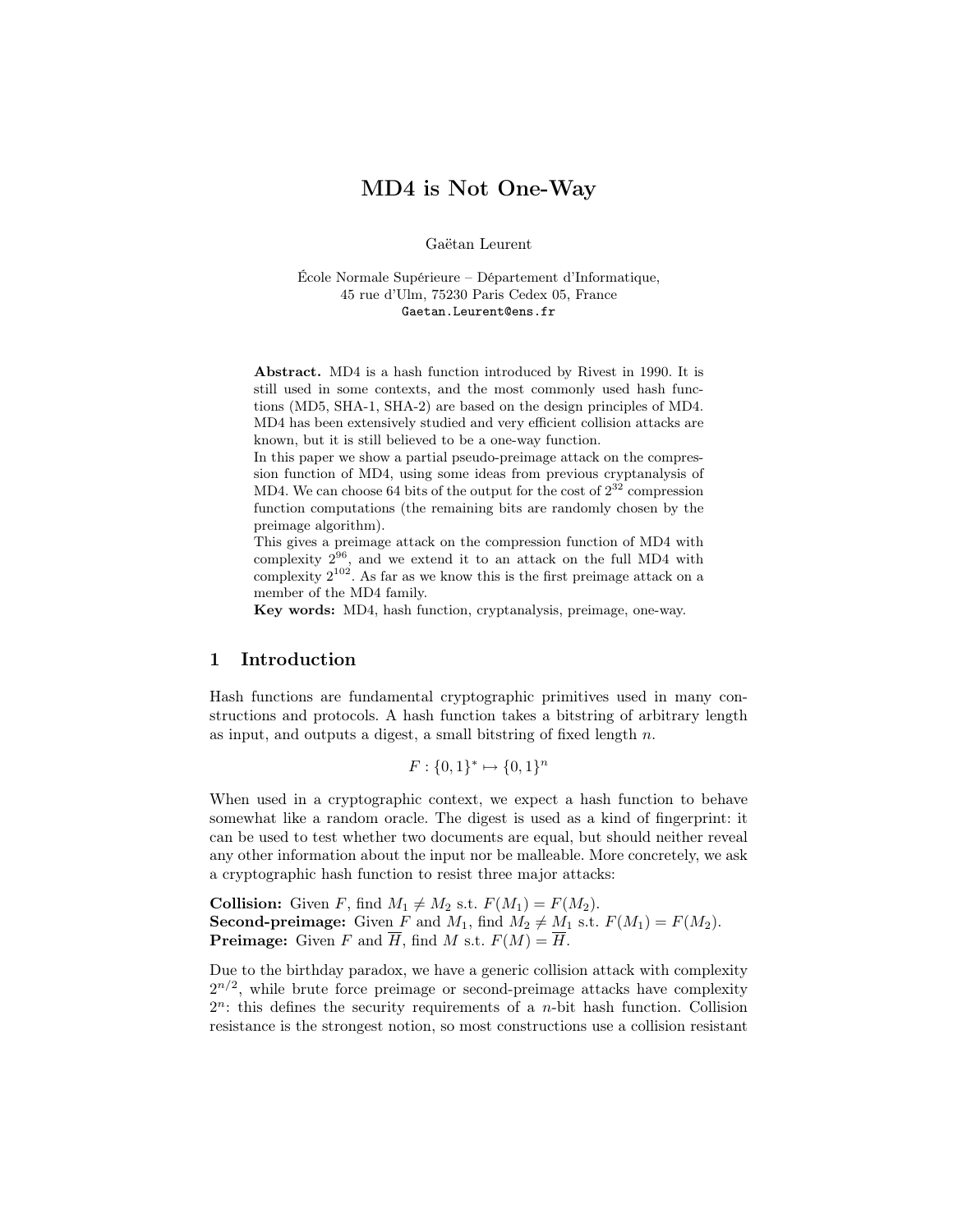hash function, and most cryptanalysis target collision attack. For a more formal definition of these properties, and the relations between them, see [\[18,](#page-14-0)[17\]](#page-14-1).

Unfortunately, many currently used hash functions have been broken by collision attacks: MD4  $[5,21,19]$  $[5,21,19]$  $[5,21,19]$  (the best attack has complexity  $2^1$ ), MD5  $[23,10]$  $[23,10]$ (best attack:  $2^{23}$ ), and SHA-1 [\[22,](#page-14-6)[13\]](#page-14-7) (best attack:  $2^{60}$ ). These functions are now considered unsafe but in practice very few constructions or protocols are really affected.

In this paper we consider preimage resistance, which is a weaker security notion and is still believed to hold for these hash functions. In particular MD4 is broken by collision attacks since 1996 but it is still used in some applications where speed is important and/or a one-way function is needed but collision resistance is not important:

- to "encrypt" passwords in Windows NT and later (as the NTLM hash);
- for password derivation in the  $S/KEY$  one time password system [\[8\]](#page-14-8);
- to compare file blocks in the incremental file transfer program rsync;
- for file identification and integrity in the eDonkey peer-to-peer network.

S/Key and rsync even use a truncated MD4 and rely on the partial one-wayness of MD4.

Preimage attacks are rather rare in the world of hash function cryptanalysis; the most notable example is the preimage attack against MD2 by Muller [\[15\]](#page-14-9), later improved by Knudsen and Mathiassen [\[11\]](#page-14-10) which has a complexity of  $2^{97}$ . A preimage attack has much more impact than a collision attack: it can be used to fool integrity checks, to forge signatures using only known messages, to break "encrypted" password files,... Moreover, when the hash function follows the Merkle-Damgård paradigm (this is the case for MD4) we can add any chosen prefix: given a message M and a target hash value  $\overline{H}$ , we can actually compute N such that  $MD4(M||N) = \overline{H}$ . For instance, this can be used to create a malicious software package with a given signature when trailing garbage is allowed (eg. this is the case with zip, gzip, and bzip2 files).

### 1.1 Our results

Our main result is a preimage attack against MD4 with complexity  $2^{102}$ . This attack uses messages of 18 blocks or slightly more (more precisely 9151 bits, about one kilobyte), and we can add any chosen prefix.

This is based on a partial pseudo-preimage attack on the compression function: we can choose 64 bits of the output (the other bits being randomly chosen by the preimage algorithm) and 32 bits of the input for the cost of  $2^{32}$  compression function (brute force would require  $2^{64}$ ).

Our attack uses many ideas from previous cryptanalysis of MD4 [\[5,](#page-13-0)[20,](#page-14-11)[6,](#page-13-1)[21\]](#page-14-2). We consider MD4 as a system of equation, we use some kind of differential path and use the Boolean functions to absorb some differences, we fix many values of the internal state using some particularities of the message expansion.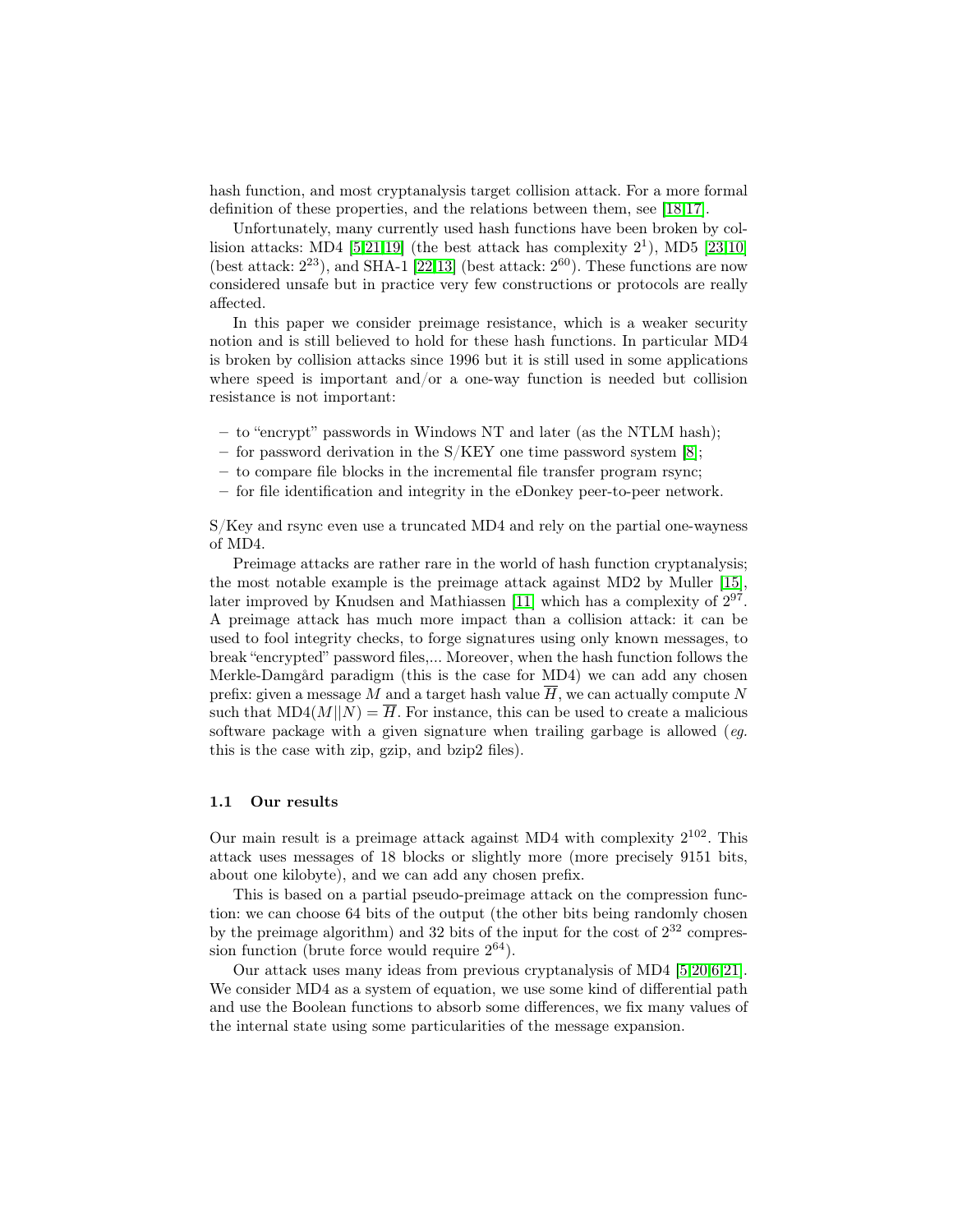#### 1.2 Related work

MD4 has been introduced as a cryptographic hash function by Rivest [\[16\]](#page-14-12), in 1990 and many cryptanalytic effort has been devoted to study its security. The design principles of MD4 are used in MD5 and the SHA family, which are the most widely used hash function today. Any result about MD4 is interesting by itself, and also gives some insight to the security level of the other members of the MD4 family.

Shortly after the introduction of MD4, collision attacks were found on reduced variants of MD4: den Boer and Bosselaers [\[4\]](#page-13-2) found an attack against the last two rounds, and Merkle had an unpublished attack against the first two rounds. Another attack against the first two rounds was later found by Vaudenay [\[20\]](#page-14-11). The first collision attack against the full MD4 is due to Dobbertin [\[5\]](#page-13-0) in 1996. More recently, Wang et. al. found a very efficient collision attack on MD4 [\[21\]](#page-14-2), which was later improved by Sasaki et. al. [\[19\]](#page-14-3) and only costs 2 compression functions. Due to all these attacks MD4 is no longer used as a collision-resistant hash function.

The main result concerning the one-wayness of MD4 is due to Dobbertin [\[6\]](#page-13-1). He showed that if the last round of MD4 is removed, preimages can be found in the resulting hash function with a complexity of  $2^{32}$  compression function calls. This work was studied and improved using SAT solvers by De et al. [\[2\]](#page-13-3). They managed to invert up to 2 rounds and 7 steps of MD4. To the best of our knowledge, no preimage attack has been found on the full MD4 with three rounds.

Recently, Yu et al. found a kind of second-preimage attack on MD4 [\[24\]](#page-14-13). However this kind of attack is not what we usually call a second-preimage attack because it only works for a small subset of the message space. This attack has a complexity of one compression function, but it works only with probability  $2^{-56}$ and cannot be repeated when it fails. If we want to build an attack that works for any message out of this, we will use a brute-force search when the attack fails: it will have a workload of 1 with probability  $2^{-56}$ , and a workload of  $1+2^{128}$  with probability  $1 - 2^{-56}$ ; the average workload is still extremely close to  $2^{128}$ . More interestingly, we can use this with long messages: if the message is made of  $2^{63}$ blocks (there is not limitation to the size of the message in MD4, as opposed to SHA-1), we will be able to find a second-preimage for at least one of the blocks with a probability of  $1 - \exp(-2^{63-56}) \approx 1 - 2^{-184}$ . Thus, the cases where we have to run a brute-force search become negligible, and the average workload is just the time needed to test each block until a good one is found, so we expect it to be  $2^{56}$ .

Another related work due to Kelsey and Schneier [\[9\]](#page-14-14) introduced a generic second-preimage attack against iterated hash functions using long messages. This is a nice result showing the limitations of the Merkle-Damgård paradigm, but an attack on messages of 2 <sup>64</sup> bits is not really practical. Our attack typically uses messages of 20 blocks (about 1 kilobyte in total).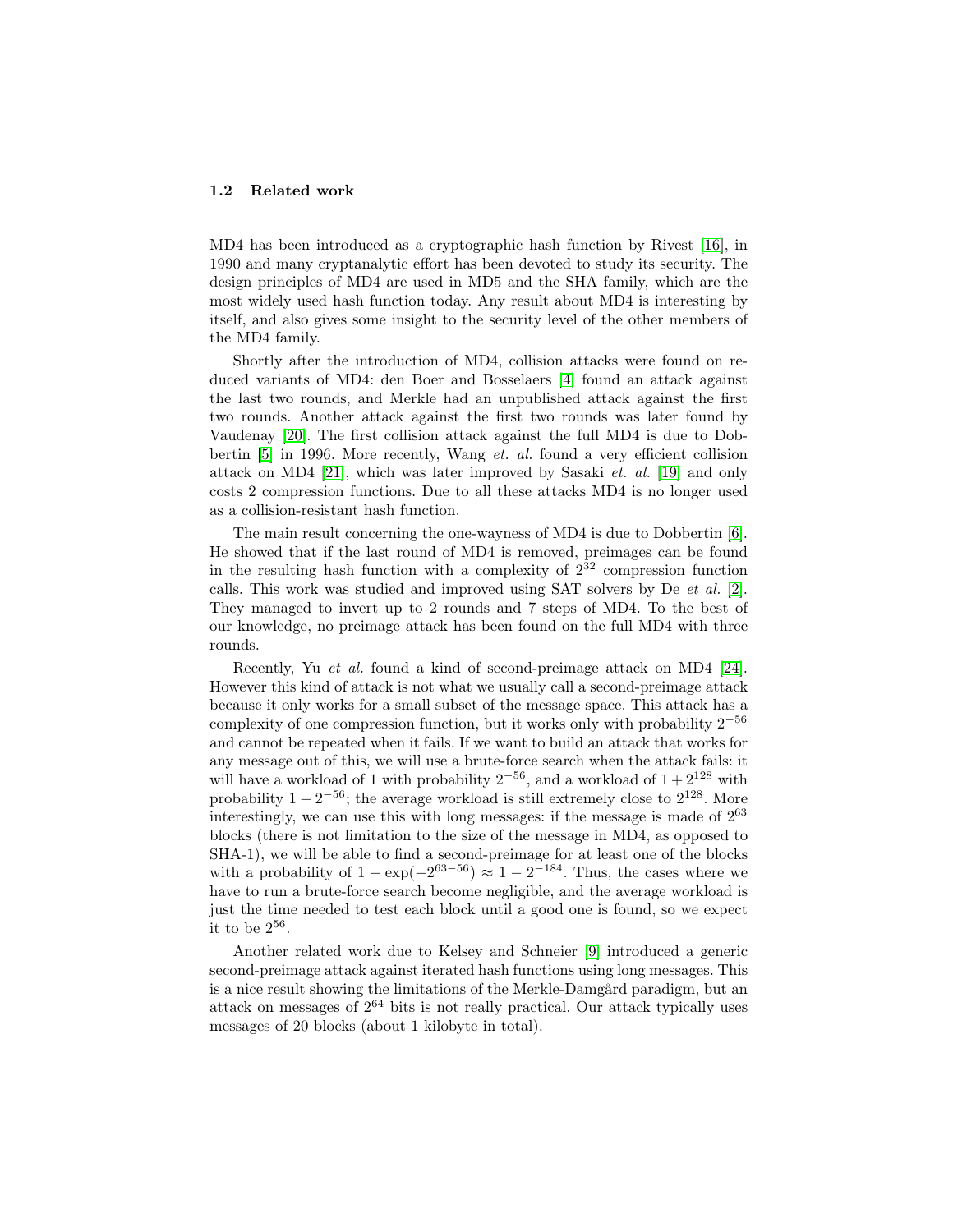#### 1.3 Description of MD4

MD4 is an iterated hash function following the Merkle-Damgård paradigm. The message is padded and cut into blocks of k bits (with  $k = 512$  for MD4), and the digest is computed by iterating a compression function  $cF$ , starting with an initial value IV.

$$
cF: \{0,1\}^{n+k} \mapsto \{0,1\}^n
$$

$$
h_0 = IV, \qquad h_{i+1} = cF(h_i, M_i)
$$

$$
F(M_0, M_1, ... M_{p-1}) = h_p
$$

The padding of MD4 uses the MD strengthening: it is designed to be invertible, and includes the size of the message. The message is first padded with a single 1 bit followed by a variable number of 0's, so that the size of the message is congruent to 448 modulo 512. This first step adds between 1 and 512 bits to the message. Then the last 64 bits are filled with the size of the original message modulo  $2^{64}$ . Note that MD4 can hash any bitstring: it is not restricted to hash bytes, and there is no limit to the size of the message.

We will use the following definitions for attacks on the compression function cF:

## **Pseudo-Preimage:** Given  $cF$  and  $\overline{H}$ , find IV, M s.t.  $cF(IV, M) = \overline{H}$ . **Preimage:** Given cF, IV and  $\overline{H}$ , find M s.t.  $cF(IV, M) = \overline{H}$ .

The compression function of MD4 is an unbalanced Feistel ladder with an internal state of four 32-bit registers. It is made of 48 steps, where each step updates one of these registers. The 48 steps are divided into 3 rounds of 16 steps; each round reads the 16 message words in a different order (this is a very simple message expansion). To better describe our attack, we will assign the name  $Q_i$  to the value computed in the step i: we now have 48 internal state variables, and each one is computed from the 4 preceding ones (we use  $Q_{-4}$  to  $Q_{-1}$  to denote the IV):

|               |                                        |                                               | Step update: $Q_i = (Q_{i-4} \boxplus \Phi_i(Q_{i-1}, Q_{i-2}, Q_{i-3}) \boxplus m_{\pi(i)} \boxplus k_i) \ll s_i$ |
|---------------|----------------------------------------|-----------------------------------------------|--------------------------------------------------------------------------------------------------------------------|
|               |                                        |                                               | Input: $Q_{-4}$    $Q_{-1}$    $Q_{-2}$    $Q_{-3}$                                                                |
|               |                                        |                                               | Output: $Q_{-4} \boxplus Q_{44}    Q_{-1} \boxplus Q_{47}    Q_{-2} \boxplus Q_{46}    Q_{-3} \boxplus Q_{45}$     |
| First round:  |                                        | $0 \le i < 16$ $\Phi_i = I$ F $k_i = K_0 = 0$ |                                                                                                                    |
| Second round: |                                        |                                               | $16 \le i < 32$ $\Phi_i = \text{MAJ}$ $k_i = K_1 = 0$ x5a827999                                                    |
| Third round:  | $32 \leq i < 48$ $\Phi_i = \text{XOR}$ |                                               | $k_i = K_2 = 0$ x6ed9eba1                                                                                          |
|               |                                        |                                               | $\pi(015)$ : 0, 1, 2, 3, 4, 5, 6, 7, 8, 9, 10, 11, 12, 13, 14, 15                                                  |
|               |                                        |                                               | $\pi(1631):$ 0, 4, 8, 12, 1, 5, 9, 13, 2, 6, 10, 14, 3, 7, 11, 15                                                  |
|               |                                        |                                               | $\pi(3247):$ 0, 8, 4, 12, 2, 10, 6, 14, 1, 9, 5, 13, 3, 11, 7, 15                                                  |

We will use the fact that we can fix some values of the internal state instead of only fixing values of the message words: since the step update function is invertible, when  $Q_{i-1}$ ,  $Q_{i-2}$  and  $Q_{i-3}$  are known, we can compute any one of  $Q_i, Q_{i-4}$  or  $m_i$  from the two others (see Algorithm [1](#page-4-0) for explicit formulas).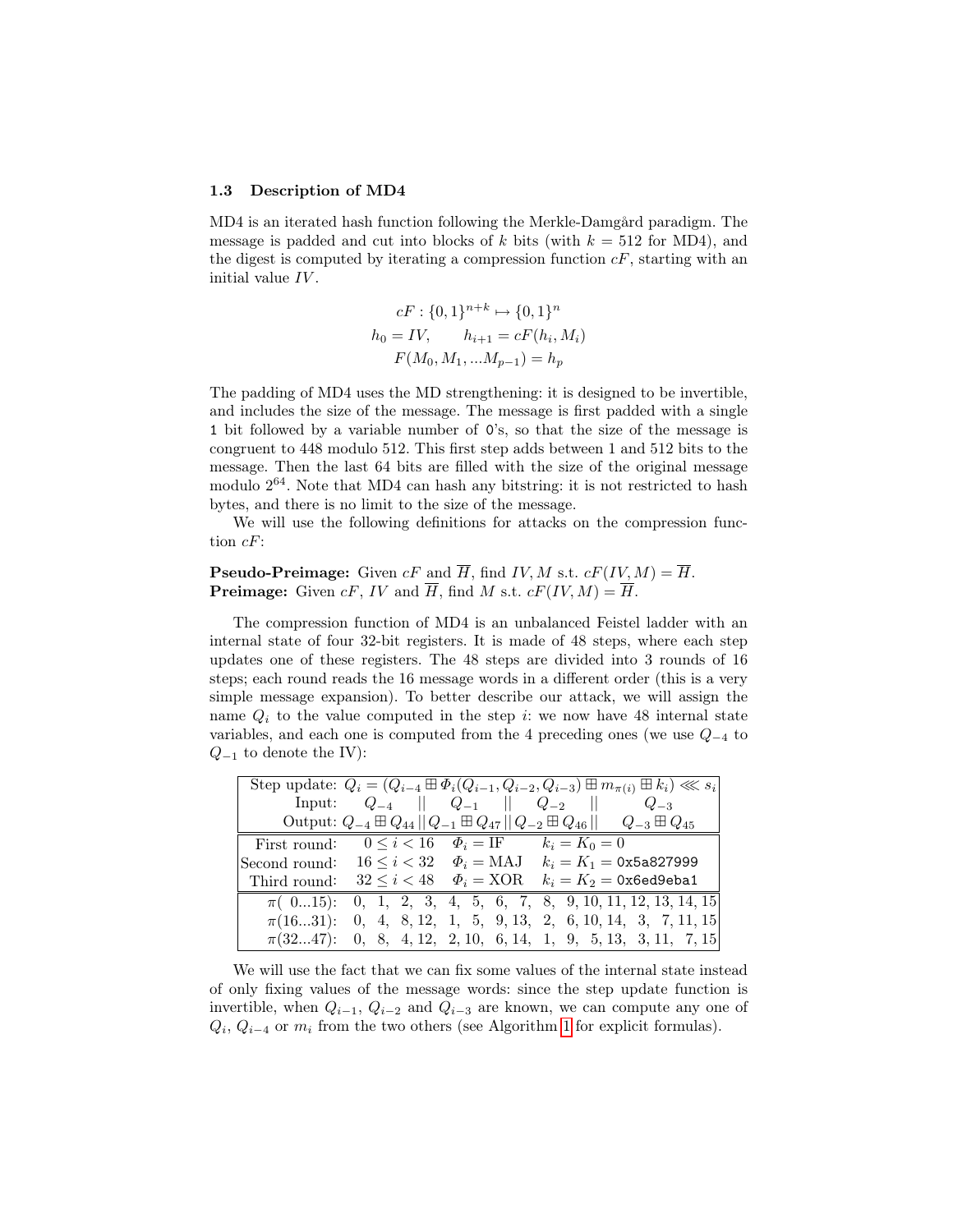#### Algorithm 1 Step functions

<span id="page-4-0"></span>1: function  $MD4STEPFORMARD(i)$ 2:  $Q_i \leftarrow (Q_{i-4} \boxplus \Phi_i(Q_{i-1}, Q_{i-2}, Q_{i-3}) \boxplus m_{\pi(i)} \boxplus k_i) \ll s_i$ 3: end function 4: function MD4STEPBACKWARD $(i)$ 5:  $Q_{i-4}$  ←  $(Q_i \gg s_i) \boxminus \Phi_i(Q_{i-1}, Q_{i-2}, Q_{i-3}) \boxminus m_{\pi(i)} \boxminus k_i$ 6: end function 7: function  $MD4STEPMESSAGE(i)$ 8:  $m_{\pi(i)} \leftarrow (Q_i \gg s_i) \boxminus Q_{i-4} \boxminus \Phi_i(Q_{i-1}, Q_{i-2}, Q_{i-3}) \boxminus k_i$ 9: end function

In our attack we consider MD4 as a big system of equations over the variables  $Q_{-4}$  to  $Q_{47}$  and  $m_0$  to  $m_{15}$  (we consider only words, and never look at individual bits); we have 48 step update equations, and 4 equations for the output value. We consider the input chaining variables  $IV_0, IV_1, IV_2, IV_3$  as free: this makes the attack on the compression function easier (it's a pseudo-preimage attack), but we will have some work to do to turn it into a preimage attack on the full hash function. We use  $\overline{X}$  to denote the desired value of a variable X, which is given as an input to our attack. The system we are trying to solve can be written as:

$$
\begin{cases}\nQ_i = (Q_{i-4} \boxplus \Phi_i (Q_{i-1}, Q_{i-2}, Q_{i-3}) \boxplus m_{\pi(i)} \boxplus k_i) \ll s_i & \text{for } i \in \{0...47\} \\
H_0 = Q_{-4} \boxplus Q_{44} = \overline{H}_0 \\
H_1 = Q_{-3} \boxplus Q_{45} = \overline{H}_1 \\
H_2 = Q_{-2} \boxplus Q_{46} = \overline{H}_2 \\
H_3 = Q_{-1} \boxplus Q_{47} = \overline{H}_3\n\end{cases}
$$

To make the equations more readable, we will use a grey background to show the variables whose value has already been chosen in a previous step of the algorithm.

We will use  $x^{[k]}$  to represent the  $(k+1)$ -th bit of x, that is  $x^{[k]} = (x \gg)$ k) mod 2 (note that we count bits and steps starting from 0). We also use  $\mathbb O$ and  $\mathbb 1$  to denote the 32-bit words whose bits are all zeroes and all ones *(i.e.*  $0 = 0x00000000$  and  $1 = 0x$ ffffffff.

#### 1.4 Road map

First we will describe our attack against the compression function cMD4. Then we will show how to extend it to an attack against the full MD4, with a better complexity than the generic attack.

## 2 Pseudo-Preimage on the Compression Function

The general idea of the attack comes from a simple observation: we know that MD4 is very sensitive to differential attacks — there is a collision attack that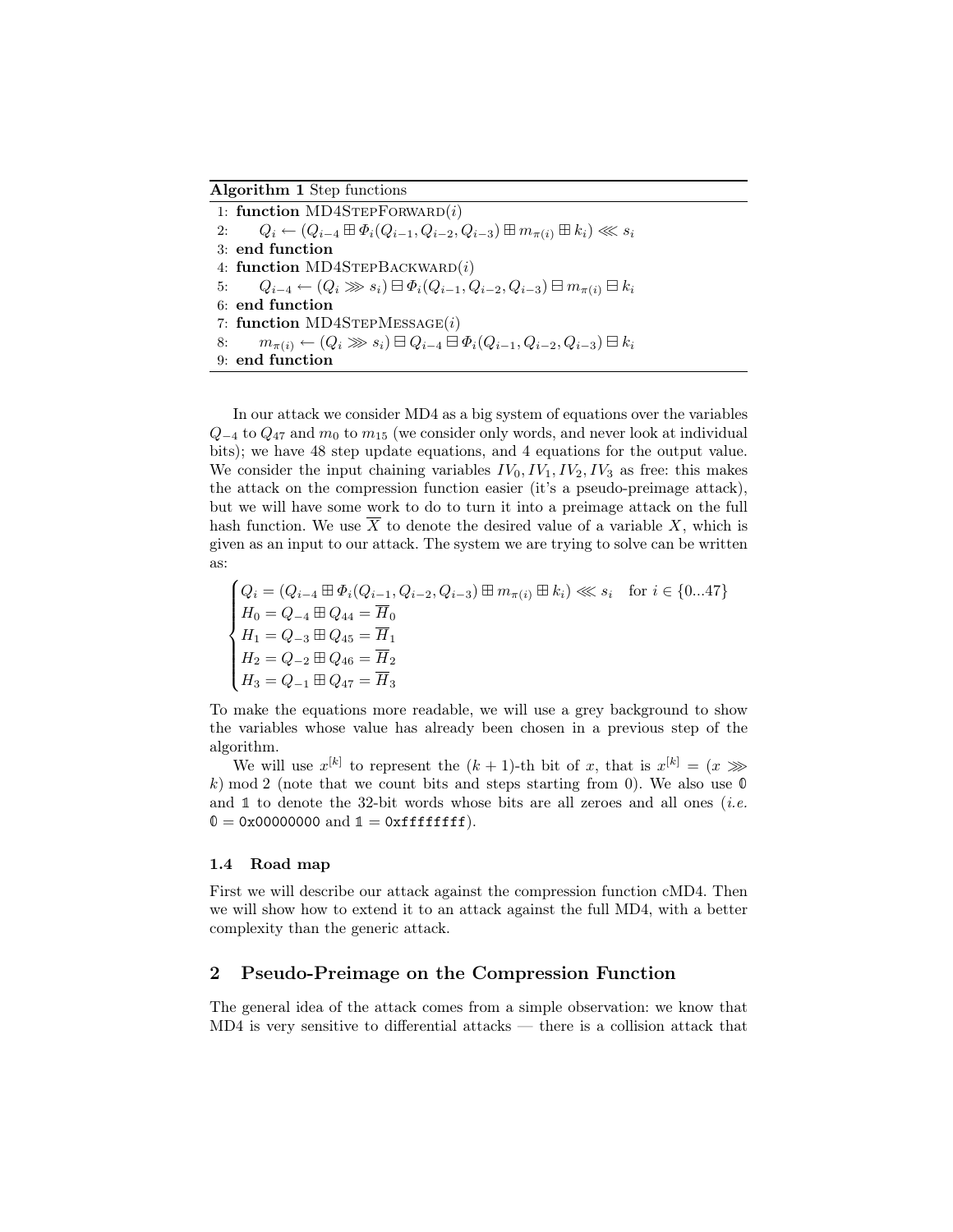costs less than 2 calls to the compression function [\[19\]](#page-14-3). However, in a preimage attack, we are looking for a single message and differential tools seem unsuitable for this task. Our idea is to start with an *initial message*  $(IV, M)$  with very specific properties, and the digest  $\text{cMD4}(IV, M)$  of this message. Now we will use differential paths to create a family of *related messages*  $(IV^{(i)}, M^{(i)})$  so that the computation of cMD4 $(IV^{(i)}, M^{(i)})$  differs from the computation of cMD4 $(IV, M)$ in a controlled way. This will allow us to choose a particular  $(IV^{(i_0)}, M^{(i_0)})$  so that some bits of cMD4 $(IV^{(i_0)}, M^{(i_0)})$  agree with a target value. Alternatively, we could try to mount a second preimage attack using differential tools, as done in [\[24\]](#page-14-13), but this will probably only work for a small fraction of the message space, because differential paths à la Wang impose many constraints on the message.

Following this idea, we look for a set of constraints on the initial message and a way to derive the related messages. We managed to easily select a related message that agrees with 32 bits of the target hash. We can compute  $2^{32}$  good related messages for a cost of 2 <sup>32</sup> compression function calls: our attack has an amortized cost of 1. When we run it  $2^{32}$  times, we will test 32 more bits of the target hash, and we expect to find a partial pseudo-preimage on 64 bits. Similarly, to find a full pseudo-preimage we expect to repeat it  $2^{96}$  times.

#### 2.1 The Initial Message

The key part is to choose a set of constraints that allow to place many differential paths in MD4, in order to have as many related messages as possible. Instead of looking at single bits, we will consider the 32-bit words of MD4, and try to have 32 paths at once. We will use some properties of the Boolean functions in MD4, and some properties of the message expansion.

The Boolean functions used in the first and second round of MD4 have the nice property to be able to absorb some difference. This key property was used in early cryptanalysis of MD4 [\[20](#page-14-11)[,6\]](#page-13-1) and is the starting point of the construction of differential paths  $[7]$  à la Wang. Notably, we have the following properties, where  $\mathbb C$  is a constant, and x is variable:

| Absorb 1 <sup>st</sup> input   Absorb 2 <sup>nd</sup> input   Absorb 3 <sup>rd</sup> input                                                    |  |
|-----------------------------------------------------------------------------------------------------------------------------------------------|--|
| IF $(x, \mathbb{C}, \mathbb{C}) = \mathbb{C}$   IF $(\mathbb{0}, x, \mathbb{C}) = \mathbb{C}$   IF $(\mathbb{1}, \mathbb{C}, x) = \mathbb{C}$ |  |
| $MAJ(x, \mathbb{C}, \mathbb{C}) = \mathbb{C}   MAJ(\mathbb{C}, x, \mathbb{C}) = \mathbb{C}   MAJ(\mathbb{C}, \mathbb{C}, x) = \mathbb{C}$     |  |

This can be used to let one message word be free in the first round or in the second round, as shown by Figure [1.](#page-6-0) If we fix some internal state variables, a change of  $m_i$  will only change  $Q_i$ ,  $Q_{i+4}$ , ...  $Q_{i+4k}$  and can be corrected by a change in  $m_{i+4k}$ . Additionally, we are free to change  $m_{i+4},m_{i+8},...$   $m_{i+4(k-1)}$ without breaking any extra internal state.

To choose the step  $i_0$  where we introduce the difference, and  $i_1$  where we cancel it, we will look at the message expansion. We want  $i_0$  and  $i_1$  to be quite far away so as to skip a big part of the compression function and to maximize the number of free message words in between, but we do not want to use the same message word twice between  $i_0$  and  $i_1$ . This leave us with 3 possibilities: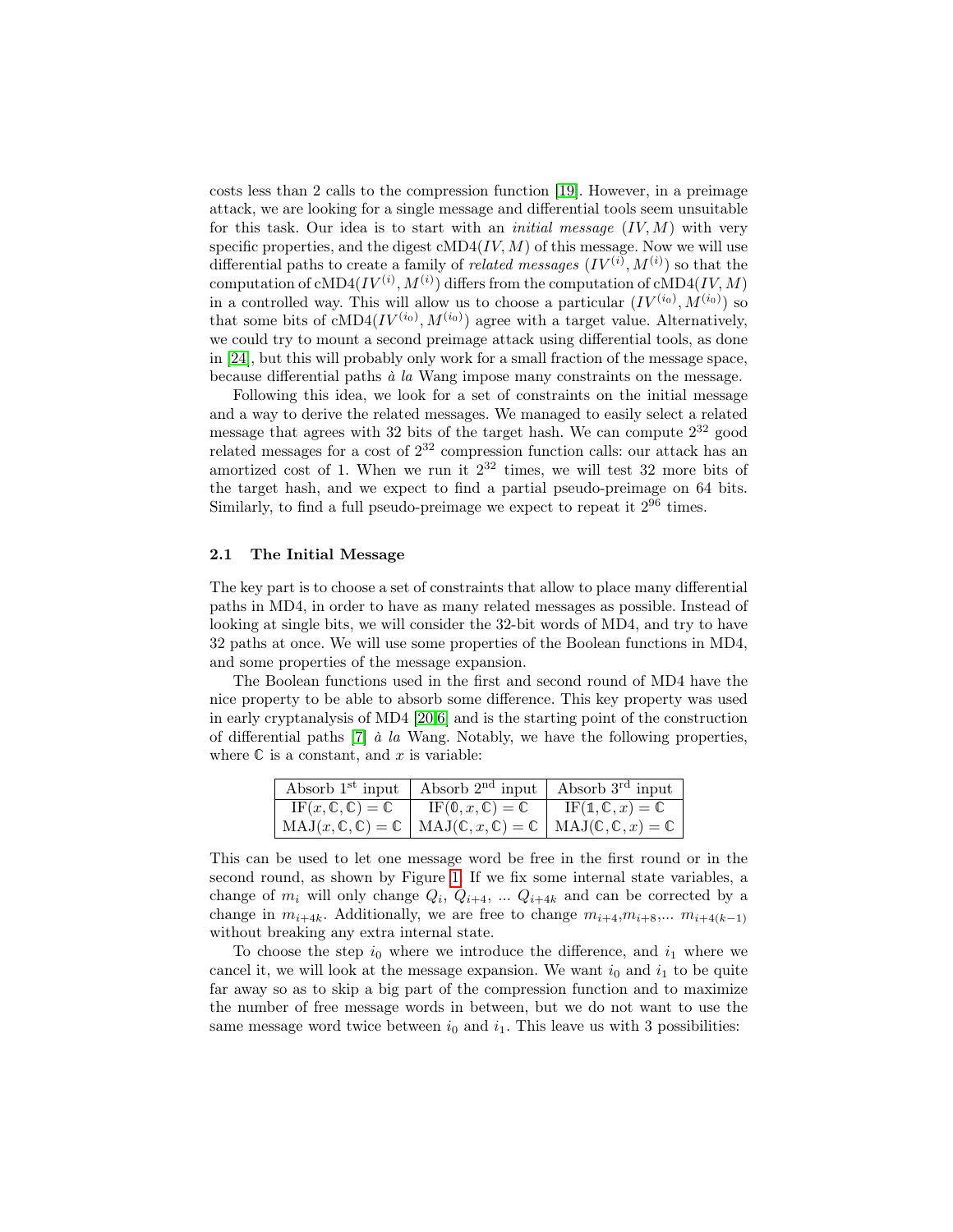

<span id="page-6-0"></span>Fig. 1. Absorption of a difference. The step update function is:  $Q_i = (Q_{i-4} \boxplus \Phi_i(Q_{i-1}, Q_{i-2}, Q_{i-3}) \boxplus m_{\pi(i)} \boxplus k_i) \ll s_i$ 

- $(i_0, i_1) = (0, 16)$ :  $m_0$ ,  $m_4$ ,  $m_8$  and  $m_{12}$  are free  $(i_0, i_1) = (15, 31)$ :  $m_{15}$ ,  $m_{12}$ ,  $m_{13}$  and  $m_{14}$  are free
- $(i_0, i_1) = (16, 32)$ :  $m_0$ ,  $m_1$ ,  $m_2$  and  $m_3$  are free

Note that Vaudenay [\[20\]](#page-14-11) and Dobbertin [\[6\]](#page-13-1) used the same idea in their attacks, with  $(i_0, i_1) = (15, 31)$ . Here we choose  $(i_0, i_1) = (16, 32)$  because the free message words are used in the very beginning of the first round. To fix the first round, we will correct a modification of the free message words using the IV, and this correction will only involve the first 4 steps of the compression function.

We now have a very good differential path with  $m_0$  and  $m_3$ : if we consider the set of  $2^{32}$  pairs that keep  $Q_{32}$  constant, their effect on the final hash only involves the first 4 steps and the last 4 steps of MD4. The other free variables will be used to simplify the equations so as to make this path easier to use. Schematically, the differential path looks like this:

$$
Q_0
$$
  $Q_4$   $Q_8$   $Q_{12}$   $Q_{16}$   $Q_{20}$   $Q_{24}$   $Q_{28}$   $Q_{32}$   $Q_{36}$   $Q_{40}$   $Q_{44}$   
\n $m_0$   $m_3$   $m_0$   $m_3$ 

We can now choose what will be fixed by the initial message and what will be free for the related messages. The message words  $m_4$  to  $m_{15}$  will be fixed by the initial message, while  $m_0$  to  $m_3$  are part of the related message. The internal state variables  $Q_{14}, Q_{15}, Q_{17}, Q_{18}, Q_{19}, Q_{21}, ... Q_{30}$  need to be equal and will be part of the initial message.  $Q_{13}$  is in the initial message because it is fixed by the step 17, and similarly  $Q_{31}$  is fixed by step 31. We will add  $Q_{12}$  in the initial message to fix the internal state of the first round. See Figure [2](#page-7-0) for a graphical representation.

To select an initial message, we choose random values for  $\mathbb{C}, Q_{12}, Q_{13}$  and  $m_{15}$ ; this allows us to compute  $Q_{31}$  and  $m_4$  to  $m_{14}$  in the second round, and  $Q_0$  to  $Q_{11}$  in the first round. Thus we can build  $2^{128}$  different initial messages.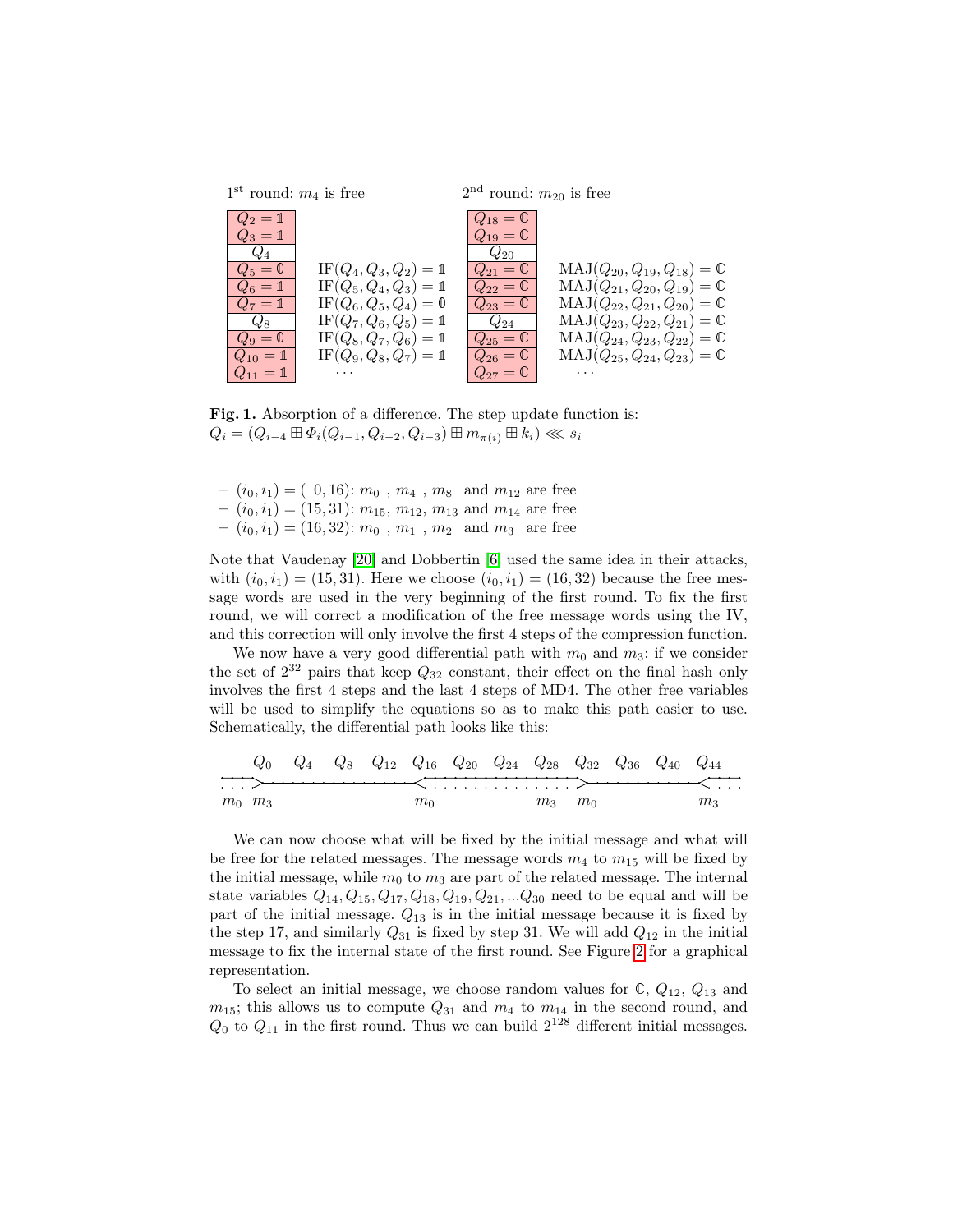|                | J<br>$-4$                       |                              | $Q_{12}$                      |                | $\,_{28}$                      |
|----------------|---------------------------------|------------------------------|-------------------------------|----------------|--------------------------------|
|                | $-3$                            |                              | $Q_{13}$                      |                | $\overline{Q_{29}}=\mathbb{C}$ |
|                | $-2$                            |                              | $= 0$                         |                | $Q_{30}=\mathbb{C}$            |
|                | $Q_{-1}$                        |                              | $= 0$                         |                | $Q_{31}$                       |
| $m_0$          | $Q_{\rm 0}$                     | m <sub>0</sub>               | $Q_{16}$                      | m <sub>0</sub> | $\,_{32}$                      |
| m <sub>1</sub> | $\mathcal{Q}_1$                 | $m_4$                        | $= 0$                         | m <sub>8</sub> | $Q_{33}$                       |
| m <sub>2</sub> | $\overline{Q_2}$                | m <sub>8</sub>               | $_{18}=\overline{\mathbb{C}}$ | $m_4$          | $\,_{34}$                      |
| m <sub>3</sub> | $\,Q_3$                         | $m_{12}$                     | $Q_{19}=\mathbb{C}$           | $m_{12}$       | $Q_{35}$                       |
| $m_4$          | $\overline{Q_4}$                | m <sub>1</sub>               | $Q_{20}$                      | m <sub>2</sub> | $Q_{36}$                       |
| $m_5$          | $\overline{Q_5}$                | $m_5$                        | $= 0$                         | $m_{10}$       | $Q_{37}$                       |
| $m_6$          | $Q_{6}$                         | m <sub>9</sub>               | $= 0$                         | $m_6$          | $Q_{38}$                       |
| m <sub>7</sub> | $Q_{\rm 7}$                     | $m_{13}$                     | $= 0$<br>$2_{23}$             | $m_{14}$       | $Q_{39}$                       |
| m <sub>8</sub> | $\overline{Q_8}$                | m <sub>2</sub>               | $Q_{24}$                      | m <sub>1</sub> | $Q_{40}$                       |
| m <sub>9</sub> | $Q_{9}$                         | $m_6$                        | $Q_{25}=\mathbb{C}$           | m <sub>9</sub> | $\hspace{0.05cm} Q_{41}$       |
| $m_{10}$       | $Q_{\rm 10}$                    | $m_{10}$                     | $Q_{26}=\mathbb{C}$           | m <sub>5</sub> | $\mathit{Q}_{42}$              |
| $m_{11}$       | $\mathcal{Q}_{11}$              | $m_{14}$                     | $Q_{27}=\mathbb{C}$           | $m_{13}$       | $\bar{Q}_{\underline{43}}$     |
| $m_{12}$       | $2_{12}$                        | m <sub>3</sub>               | $Q_{28}$                      | m <sub>3</sub> | $\,_{44}$                      |
| $m_{13}$       | $2_{13}$                        | m <sub>7</sub>               | $Q_{29}=\bar{\mathbb{C}}$     | $m_{11}$       | $Q_{45}$                       |
| $m_{14}$       | $\mathbb C$<br>$\overline{4}$ = | $m_{11}$                     | $Q_{30}=\overline{\mathbb C}$ | m <sub>7</sub> | $\,_{46}$                      |
| $m_{15}$       | $\mathbb C$<br>$Q_{15} =$       | $m_{15}$                     | $\hspace{0.05cm} Q_{31}$      | $m_{15}$       | $Q_{47}$                       |
|                |                                 |                              |                               |                |                                |
|                |                                 |                              |                               |                |                                |
|                |                                 | fixed by the initial message |                               |                |                                |
|                |                                 |                              |                               |                |                                |

Fig. 2. Initial message and related message

<span id="page-7-0"></span>modified by the related messages

Each initial message have  $2^{128}$  related messages (by choosing the value of  $m_0$ ,  $m_1, m_2, m_3$ ).

### 2.2 The Related Messages

When an initial message is fixed, we have to choose  $m_0, m_1, m_2$  and  $m_3$  in a way that will give us some control on the hash value. We will first isolate the third round from the second round, by choosing the value of  $Q_{32}$ . Then the choice of  $m_2$ ,  $m_1$  and  $m_3$  will give the final state  $Q_{44}$ , ... $Q_{47}$ , and  $m_0$  will be chosen last: we expect that one value of  $m_0$  will be consistent with the choice of  $Q_{32}$ . Note that since  $m_0$  is used in step 0, we can compute  $H_1$ ,  $H_2$  and  $H_3$  without knowing  $m_0$ . Thus, we can choose a good value of  $m_2$ ,  $m_1$  and  $m_3$  by looking only at the last round and the first 4 steps of the first round, and compute  $m_0$  later in order to correct the second round.

We now study the first steps and the last steps. Our goal is to find efficiently a value of  $m_2$ ,  $m_1$ , and  $m_3$  that solves some of the equations. The message words  $m_2$  and  $m_1$  are used quite far for the last steps, so it will be hard to study how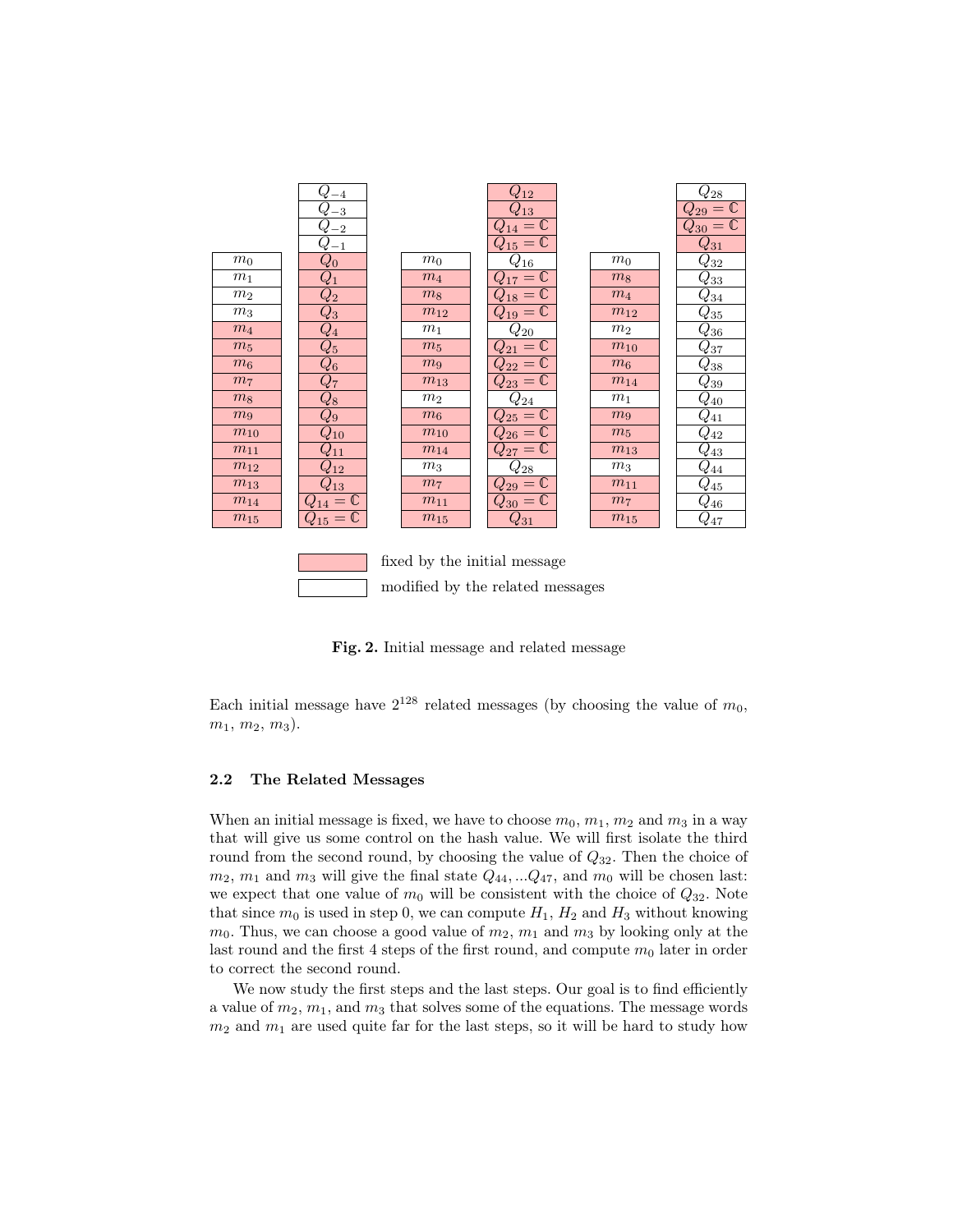they affect the final state  $Q_{44}, \ldots Q_{47}$ : we will only use  $m_3$  to control the hash, while  $m_2$  and  $m_1$  will be used to simplify the equations.

First Steps. We assume that an initial message has been chosen. Let us first study the initial steps of MD4:

$$
Q_0 = (Q_{-4} \boxplus \text{IF}(Q_{-1}, Q_{-2}, Q_{-3}) \boxplus m_0) \lll 3
$$
\n(1)

- $Q_1 = (Q_{-3} \boxplus \text{IF}(Q_0, Q_{-1}, Q_{-2}) \boxplus m_1) \ll 7$  (2)
- $Q_2 = (Q_{-2} \boxplus \text{IF}(Q_1), Q_0, Q_{-1}) \boxplus m_2) \ll 11$  (3)
- $Q_3 = (Q_{-1} \boxplus \text{IF}(Q_2), Q_1, Q_0) \boxplus m_3) \ll 19$  (4)

Equation [\(4\)](#page-8-0) shows that  $Q_{-1}$  is completely determined by  $m_3$ . Additionally, we will ask that  $Q_1 = 1$ : this simplify Equation [\(3\)](#page-8-1) and make  $Q_{-2}$  completely determined by  $m_2$ , independently of  $Q_{-1}$ :

<span id="page-8-4"></span><span id="page-8-3"></span><span id="page-8-1"></span><span id="page-8-0"></span>
$$
Q_2 = (Q_{-2} \boxplus Q_0 \boxplus m_2) \ll 11 \tag{3'}
$$

<span id="page-8-5"></span>Last Steps. Let us now study the final steps of MD4. We will assume that a value has been chosen for  $Q_{32}, m_2, m_1$ : we can now compute  $Q_{32}$  to  $Q_{43}$  in the third round, and  $Q_{-2}$  by equation [\(3'](#page-8-1)). This gives us  $Q_{46} = \overline{H}_2 - Q_{-2}$ .

$$
Q_{44} = (Q_{40} \boxplus \text{XOR}(Q_{43}, Q_{42}, Q_{41}) \boxplus m_3 \boxplus K_2) \ll 3 \tag{5}
$$

$$
Q_{45} = (Q_{41} \boxplus \text{XOR}(Q_{44}, Q_{43}, Q_{42}) \boxplus m_{11} \boxplus K_2) \ll 9 \tag{6}
$$

$$
Q_{46} = (Q_{42} \boxplus \text{XOR}(Q_{45}, Q_{44}, Q_{43}) \boxplus m_7 \boxplus K_2) \ll 11 \tag{7}
$$

$$
Q_{47} = (Q_{43} \boxplus \text{XOR}(Q_{46}, Q_{45}, Q_{44}) \boxplus \overline{m_{15}} \boxplus K_2) \lll 15
$$
 (8)

Here we see that [\(7\)](#page-8-2) gives the value  $Q_{44} \oplus Q_{45}$ . Moreover, we will ask that  $Q_{41} \boxplus m_{11} \boxplus K_2 = \mathbb{0}$  so as to simplify [\(6\)](#page-8-3). We let V be  $Q_{42} \oplus Q_{43} \oplus Q_{44} \oplus Q_{45}$ , which is a known constant, and equation [\(6\)](#page-8-3) becomes:

<span id="page-8-2"></span>
$$
Q_{45} = XOR(Q_{44}, Q_{43}, Q_{42}) \ll 9
$$
  

$$
Q_{45} = (Q_{45} \oplus V) \ll 9
$$
 (6')

This last equation is actually a system of linear equations over the bits of  $Q_{45}$ ; it is easy to check whether it is satisfiable, and to compute the solutions (see Appendix [B](#page-16-0) for an optimization). From  $Q_{45}$ , we compute  $Q_{44}$  by [\(6\)](#page-8-3) and  $m_3$  by [\(5\)](#page-8-4), and we know that this particular choice of  $m_3$  will give the right value for  $Q_{46}$ , and we will have  $H_2 = \overline{H}_2$ .

Simplifications. We have introduced two extra conditions to simplify the equations:

$$
Q_1 = \mathbb{1} \tag{C_1}
$$

$$
Q_{41} \boxplus m_{11} \boxplus K_2 = \mathbf{0} \,. \tag{C_2}
$$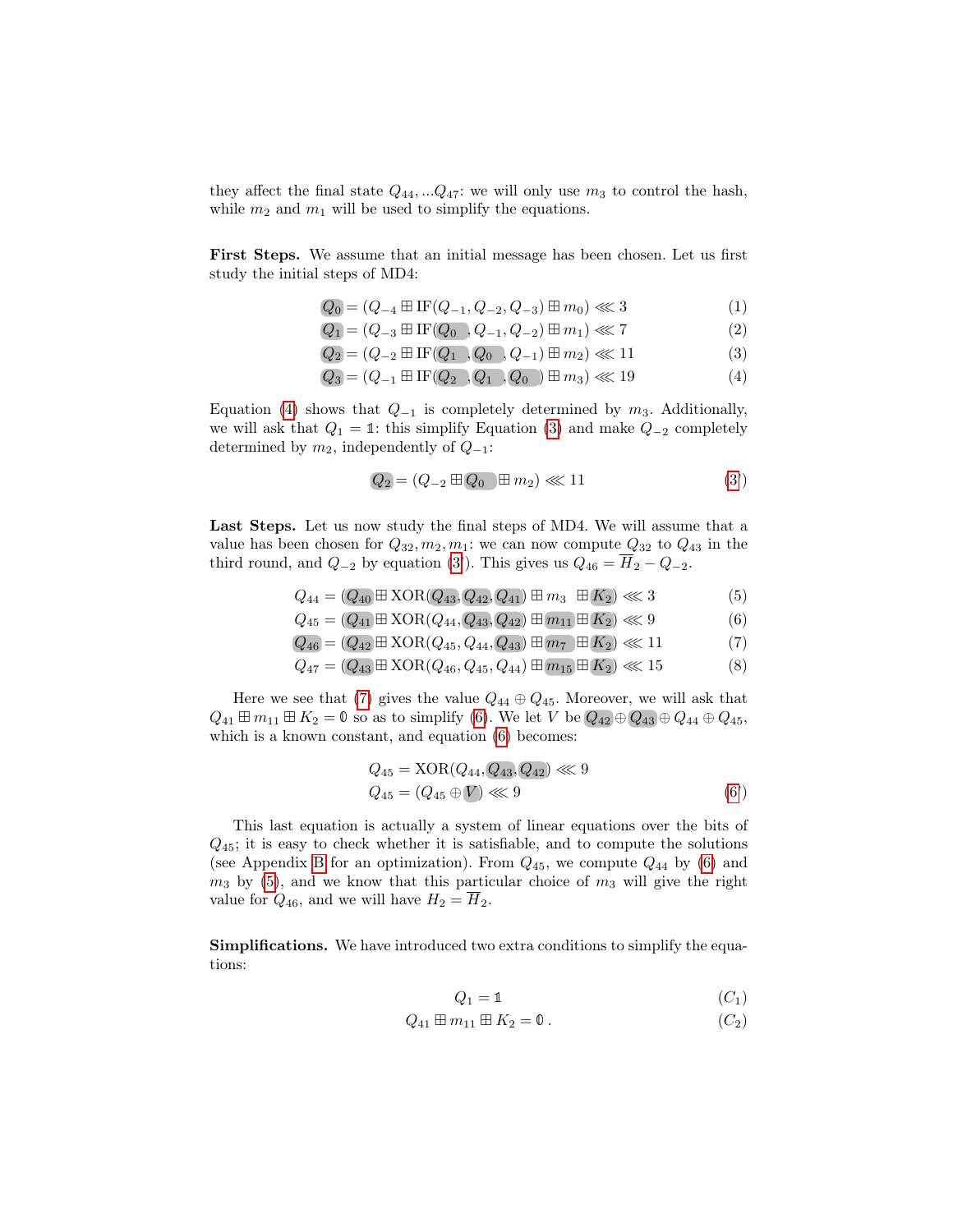Algorithm 2 Partial Pseudo Preimage

<span id="page-9-2"></span>

|                                                                                                       | Input: $H_0, H_2, IV_2$                                                   |                                                    |  |  |  |  |  |  |
|-------------------------------------------------------------------------------------------------------|---------------------------------------------------------------------------|----------------------------------------------------|--|--|--|--|--|--|
| <b>Output:</b> M, IV st. $H_0 = \overline{H}_0$ , $H_2 = \overline{H}_2$ and $IV_2 = \overline{IV}_2$ |                                                                           |                                                    |  |  |  |  |  |  |
| Running Time: $2^{32}$                                                                                |                                                                           |                                                    |  |  |  |  |  |  |
| 1: $loop$                                                                                             |                                                                           | $\triangleright$ Expect 1 iteration                |  |  |  |  |  |  |
| 2:                                                                                                    | Choose an initial message with $Q_1 = \mathbb{1}$                         | $\triangleright$ 2 <sup>96</sup> possibilities     |  |  |  |  |  |  |
| 3:                                                                                                    | for all $Q_{32}$ do                                                       | $\triangleright$ 2 <sup>32</sup> <i>iterations</i> |  |  |  |  |  |  |
| 4:                                                                                                    | Compute $Q_{33}, Q_{34}, Q_{35}$ .                                        |                                                    |  |  |  |  |  |  |
| 5:                                                                                                    | Choose $m_2$ so that $Q_{-2} = \overline{IV}_2$ .                         | $\triangleright Q_{-2}$ is $IV_2$                  |  |  |  |  |  |  |
| 6:                                                                                                    | Compute $Q_{36}, Q_{37}, Q_{38}, Q_{39}.$                                 |                                                    |  |  |  |  |  |  |
| 7:                                                                                                    | Choose $m_1$ so that $Q_{41} = -m_{11} - K_2$ .                           |                                                    |  |  |  |  |  |  |
| 8:                                                                                                    | Compute $Q_{40}, Q_{41}, Q_{42}, Q_{43}$ .                                |                                                    |  |  |  |  |  |  |
| 9:                                                                                                    | Choose $m_3$ so that $Q_{46} = H_2 \boxminus Q_{-2}$ .                    | $\triangleright Q_{46} \boxplus Q_{-2}$ is $H_2$   |  |  |  |  |  |  |
| 10:                                                                                                   | Compute $Q_{44}, Q_{45}, Q_{46}, Q_{47}$ , and $Q_{-1}, Q_{-2}, Q_{-3}$ . |                                                    |  |  |  |  |  |  |
| 11:                                                                                                   | Choose $m_0$ so that $Q_{-4} = H_0 \boxminus Q_{44}$ .                    | $\triangleright Q_{44} \boxplus Q_{-4}$ is $H_0$   |  |  |  |  |  |  |
| 12:                                                                                                   | if $m_0$ matches $Q_{32}$ then                                            | $\triangleright$ OK with prob. $2^{-32}$           |  |  |  |  |  |  |
| 13:                                                                                                   | return                                                                    |                                                    |  |  |  |  |  |  |
| 14:                                                                                                   | end if                                                                    |                                                    |  |  |  |  |  |  |
| 15:                                                                                                   | end for                                                                   |                                                    |  |  |  |  |  |  |
|                                                                                                       | $16:$ end loop                                                            |                                                    |  |  |  |  |  |  |

 $(C<sub>1</sub>)$  can only be satisfied statistically, by computing about  $2<sup>32</sup>$  initial messages and keeping the good ones, but this cost can be amortized over the many choices of  $Q_{32}$ ,  $m_2$ , and  $m_1$ . On the other hand,  $(C_2)$  can be satisfied by choosing an appropriate  $m_1$  when  $Q_{32}$  and  $m_2$  have been chosen:

<span id="page-9-1"></span><span id="page-9-0"></span>
$$
Q_{40} = (Q_{36} \boxplus \text{XOR}(Q_{39}, Q_{38}, Q_{37}) \boxplus m_1 \boxplus K_2) \lll 3
$$
 (9)

$$
Q_{41} = (Q_{37} \boxplus \text{XOR}(Q_{40}, Q_{39}, Q_{38}) \boxplus m_9 \boxplus K_2) \lll 9 \tag{10}
$$

The choice of  $Q_{41}$  gives  $Q_{40}$  by [\(10\)](#page-9-0), which gives  $m_1$  by [\(9\)](#page-9-1). Conversely, with this choice of  $m_1$  ( $C_2$ ) will be satisfied. Every initial message can now be used with  $2^{64}$  choices of  $Q_{32}$  and  $m_2$ , so we still have some extra degree of freedom: we can use the freedom of  $m_2$  to choose the value of  $Q_{-2}$ . In the end we can choose both  $Q_{-2}$  and  $Q_{46}$  (hence  $H_2$ ) for an amortized cost of one compression function.

**Partial pseudo-preimage.** When we put this all together, we can compute  $m_3$ so that  $H_2 = \overline{H}_2$  for an amortized cost of 1 compression function, and we can also choose  $IV_2$ . The full algorithm, given in Algorithm [2,](#page-9-2) is a partial pseudo-preimage attack, which is 2 <sup>32</sup> times more efficient than exhaustive search. It should be repeated about 2 <sup>64</sup> times to find a full pseudo-preimage, and we have enough different initial messages for that. Note that Algorithm [2](#page-9-2) finds pseudo-preimages on  $(H_0, H_2)$ , but if we change a little bit the end of the algorithm we can have pseudo-preimages on  $(H_1, H_2)$  or  $(H_2, H_3)$  just as easily. See [A](#page-15-0)ppendix A for an example of a partial pseudo-preimage.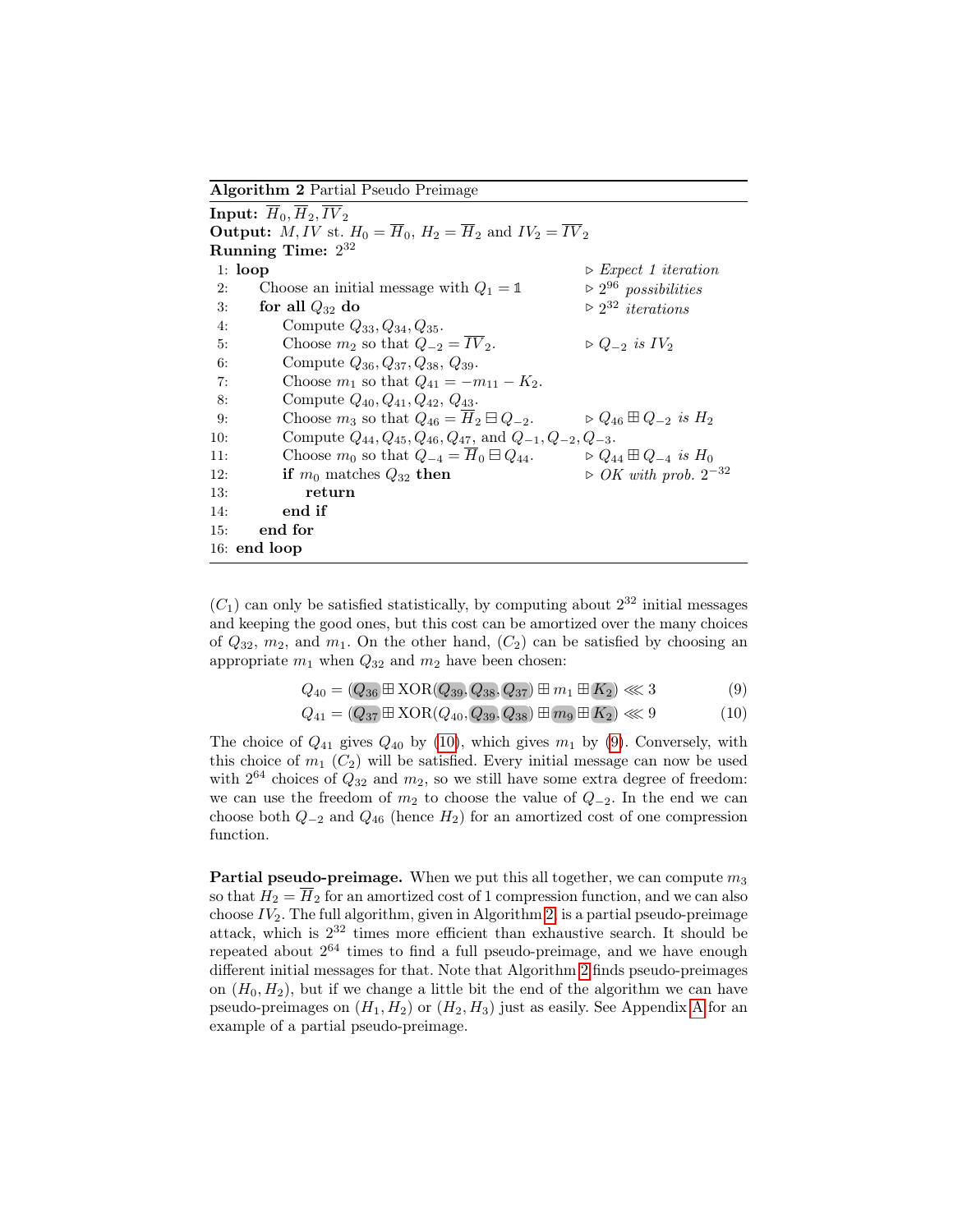### 3 Preimage of the full MD4

To extend this attack to the full MD4, we will use an idea similar to the unbalanced meet-in-the-middle attack of Lai and Massey [\[12\]](#page-14-16). We compute many pseudo-preimages of  $\overline{H}$ , we hash many random messages, and we use the birthday paradox to meet in the middle. If we have a pseudo-preimage attack with complexity  $2^s$ , the generic attack uses the pseudo-preimage attack  $2^{(n-s)/2}$  times starting from the target digest  $\overline{H}$  (we assume there is no problem with the padding), and hashes  $2^{(n+s)/2}$  random blocks, starting from the standard IV. Thanks to the birthday paradox, we expect one match. This gives a preimage attack with complexity  $2^{1+(n+s)/2}$ . In our case this would be  $2^{113}$  (we have  $s = 96$ , but we will show how to use some specific properties of our pseudopreimage attack to build a preimage attack with complexity  $2^{102}$ .

#### 3.1 The Padding

First, we need to handle the padding in the last block. When looking for a padded message of b blocks, we will use a message length of  $512b - 65$  bits. The last block is correctly padded if and only if  $m_{15} = 0$ ,  $m_{14} = 512b - 65$ , and  $m_{13}^{[0]} = 1$ . The condition on  $m_{15}$  is easy to satisfy since we can choose  $m_{15}$  in the initial message, and on the other hand  $m_{14}$  depends only on  $\mathbb{C}$ :

$$
Q_{27} = (Q_{23} \boxplus \text{MAJ}(Q_{26}, Q_{25}, Q_{24}) \boxplus m_{14} \boxplus k_{27}) \ll 13
$$
  
\n
$$
\mathbb{C} = (\mathbb{C} \boxplus \mathbb{C} \boxplus m_{14} \boxplus K_1) \ll 13
$$
  
\n
$$
m_{14} = \mathbb{C} \gg 13 \boxminus \mathbb{C} \boxminus \mathbb{C} \boxplus K_1
$$

Thus, we just run an exhaustive search over  $\mathbb{C}$ , and we expect to find one value that gives the correct  $m_{14}$ . Similarly, we have  $m_{13} = \mathbb{C} \gg 13 \boxminus \mathbb{C} \boxminus \mathbb{C} \boxplus K_1 =$  $m_{14}$ , so the condition  $m_{13}^{[0]} = 1$  will be satisfied.

Note that we can not set a size that is a multiple of 8 this way since  $m_{14} = m_{13}$ is used both as the padding and as the length. If we really need to use a message made of bytes and not of bits, we can build a second-preimage attack by reusing the last block of the original message (and keeping the same padding).

When searching for the last block, we only have  $2^{32}$  initial messages available. We will not chose the value of  $IV_2$ , but keep  $m_2$  as a degree of freedom. Each initial message can be used to compute  $2^{64}$  related messages with  $H_2 = \overline{H}_2$ . There is probability of  $1 - 1/e \approx 0.63$  that at least one of these messages will give the full correct hash, so we might have to repeat this a few times. The extra freedom will come from the message length: if we change the number of blocks b, this gives us a new  $m_{14}$  and a new  $\mathbb{C}$ , and we can try again to find a padding block.

We start with  $b = 34$  or  $b = 18$  (see next section), and increase b until we find a padding block. Note that some values of b will give no suitable value of  $\mathbb{C}$ , but this is not a problem. Additionally, if one wants to choose a prefix for the preimage attack, one just has to start with a bigger b.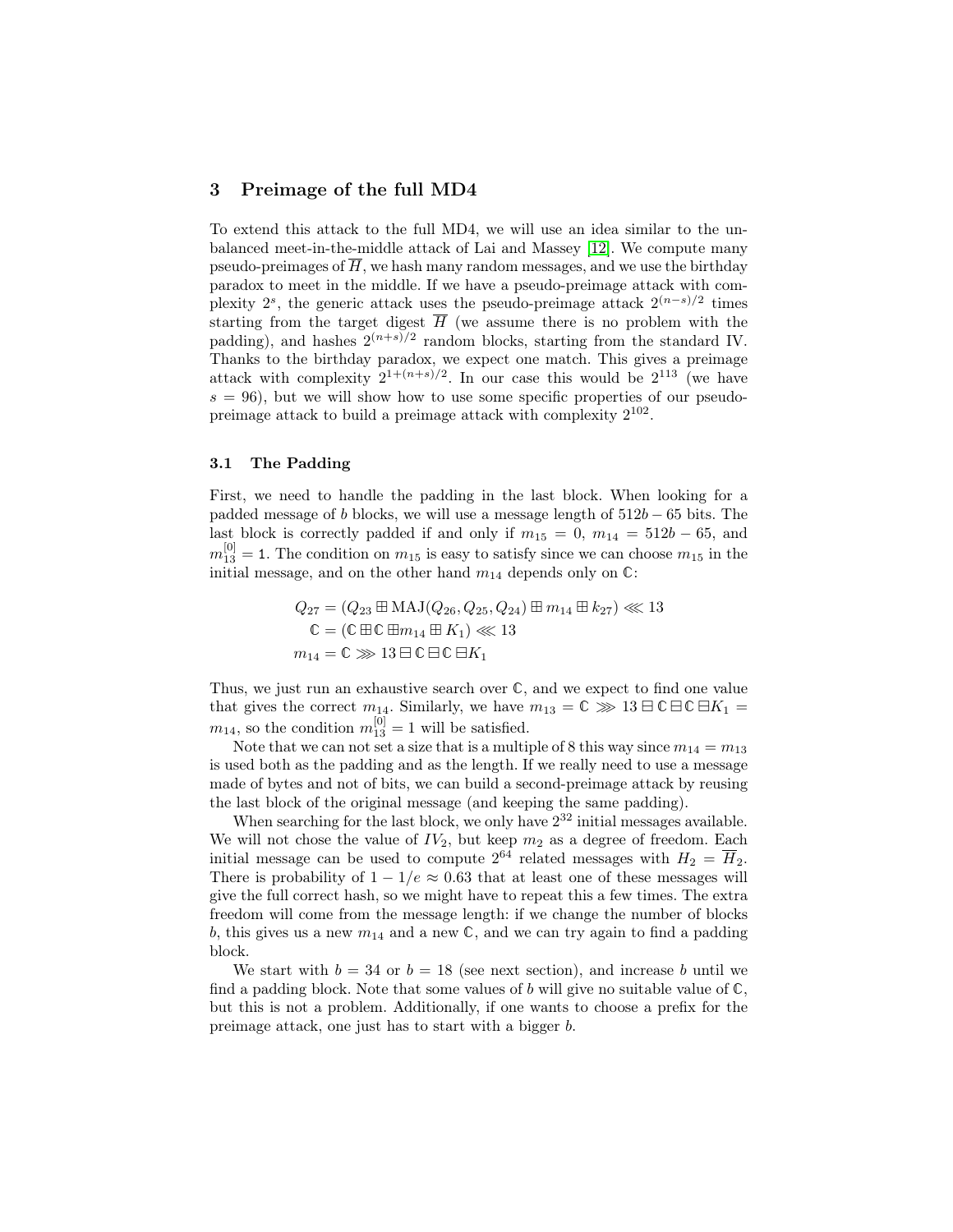#### 3.2 Layered Hash Tree

To improve over the basic meet-in-the-middle attack, we will use an extra property of our pseudo-preimage attack on the compression function: we need a workload of  $2<sup>s</sup>$  (in our case,  $s = 96$ ) to find a pseudo-preimage of a single target value, but if have a set of  $k$  target values (with some extra conditions on the set), we can find a pseudo-preimage of one of them in time  $2<sup>s</sup>/k$ . This is because our pseudo-preimage attack is based on the repetition of a partial pseudo-preimage attack, where the remaining bits are random. Thus, we can find  $2k$  pseudopreimages in time  $2^{s+1}$ , and if we can also make sure that the pseudo-preimage set satisfy the extra conditions, we can iterate this operation. We will start with a set  $\mathcal{H}_0$  of size 1, and after  $n - s$  iterations we have a set  $\mathcal{H}_{n-s}$  of size  $2^{n-s}$ , which we use for the unbalanced meet-in-the-middle. The resulting structure is shown in figure [3.](#page-11-0) In the end, we will find a preimage in time  $2(n-s)2<sup>s</sup> + 2<sup>s</sup>$ , using a memory of size  $\mathcal{O}(2^{n-s})$ .

A similar idea based on multi-target pseudo-preimage was used by Mendel and Rijmen to attack HAS-V [\[14\]](#page-14-17). In that attack, they could run a multi-target pseudo-preimage attack on a set of size 2 s (this is not possible in our case), and this result in an attack with time complexity  $2^{s+1}$  and a memory requirement of  $\mathcal{O}(2^s)$ .

Our attack against MD4 can be used as a multi-target pseudo-preimage at-tack following Algorithm [3,](#page-12-0) if the target set  $H$  satisfies the following extra properties:

 $- \{\overline{H}_2 : \overline{H} \in \mathcal{H}\}$  is a singleton: a single  $m_3$  can be used for the whole set;  $-|\mathcal{H}| \leq 2^{64}$ : the loop of line [11](#page-12-0) is negligible.

Since our algorithm allows us to choose the value of  $\overline{IV}_2$  in the pseudo-preimages, we can build the pseudo-preimage set so that the extra conditions are still satisfied.



<span id="page-11-0"></span>Fig. 3. Preimage attack on the full MD4 with a layered hash tree.

The tree costs  $32 \times 2^{97} = 2^{102}$  to build, and gives  $2^{32}$  pseudo-preimages of  $\overline{H}$ ; this is significantly better than the generic attack which find  $2<sup>t</sup>$  pseudo-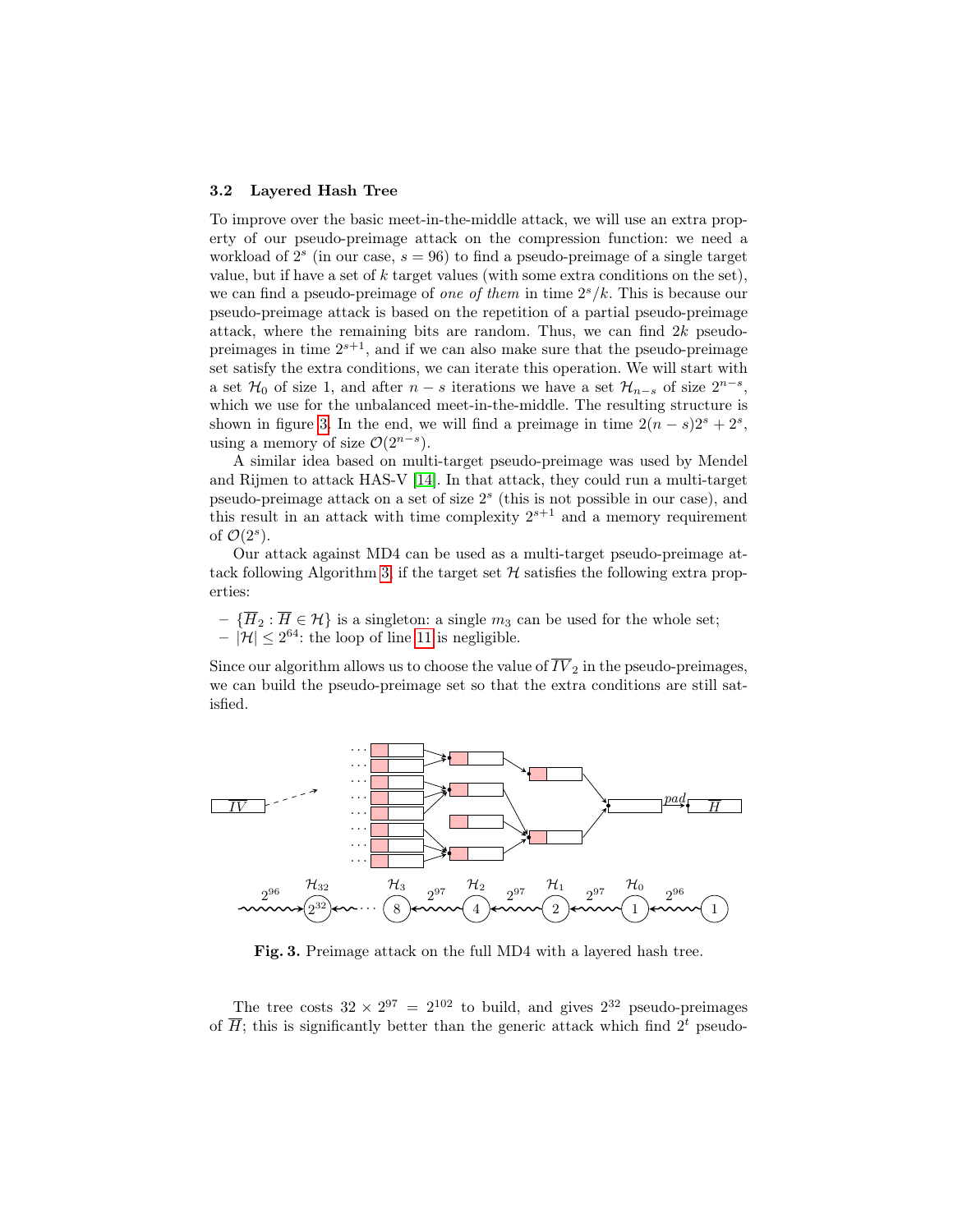Algorithm 3 Multi-Target Pseudo Preimage

<span id="page-12-0"></span>**Input:**  $\overline{IV}_2$ ,  $\overline{H}_2$  and a target set  $\mathcal{H}$  st.  $\forall \overline{X} \in \mathcal{H}, \overline{X}_2 = \overline{H}_2$ . **Output:** preimage set  $\mathcal{I}$  st.  $\forall (IV, M) \in \mathcal{I}$ ,  $F(IV, M) \in \mathcal{H}$  and  $IV_2 = \overline{IV}_2$ . Running Time:  $2^{97}$ 1: while  $|\mathcal{I}| < 2|\mathcal{H}|$  do  $\triangleright$  Expect  $2^{65}$  iterations 2: Choose an initial message with  $Q_1 = \mathbb{1}$  $\triangleright 2^{96}$  possibilities 3: for all  $Q_{32}$  do  $\triangleright$  2<sup>32</sup> *iterations* 4: Compute  $Q_{33}, Q_{34}, Q_{35}.$ 5: Choose  $m_2$  so that  $Q_{-2} = \overline{IV}_2$ .  $\triangleright Q_{-2}$  is  $IV_2$ 6: Compute  $Q_{36}, Q_{37}, Q_{38}, Q_{39}.$ 7: Choose  $m_1$  so that  $Q_{41} = -m_{11} - K_2$ . 8: Compute  $Q_{40}, Q_{41}, Q_{42}, Q_{43}.$ 9: Choose  $m_3$  so that  $Q_{46} = \overline{H}_2 \boxminus Q_{-2}$ .  $\Rightarrow Q_{46} \boxplus Q_{-2}$  is  $H_2$ 10: Compute  $Q_{44}, Q_{45}, Q_{46}, Q_{47}$ , and  $Q_{-1}, Q_{-2}, Q_{-3}$ . 11: **for all**  $\overline{H} \in \mathcal{H}$  st.  $H_3 = \overline{H}_3$ ,  $H_4 = \overline{H}_4$  **do**  $\triangleright$  *Expect*  $2^{-64}|\mathcal{H}|$  *values* 12: Choose  $m_0$  so that  $Q_{-4} = \overline{H}_0 \boxminus Q_{44}$ .  $\triangleright Q_{44} \boxplus Q_{-4}$  is  $H_0$ 13: if  $m_0$  matches  $Q_{32}$  then ⊳ OK with prob.  $2^{-32}$ 14: Add the solution to  $\mathcal I$ 15: end if 16: end for 17: end for 18: end while

preimages in time  $2^{96+t}$ . In the forward step, we compute the hashes of  $2^{96}$ random messages, and we expect to find a match thanks to the birthday paradox. The full preimage search has time complexity  $2^{102}$ , and require a memory of about  $2^{33}$  message blocks to store the tree (we do not have to store the  $2^{96}$ hashes in the forward step).

Tweaking the tree. We can tweak the parameters of the tree so as to slightly improve the attack. First, instead of doubling the size of the set at each iteration, we can triple it (the length of the preimage starts from 23, and the cost of the attack is about  $2^{101.92}$  or quadruple it (the length of the preimage starts from 18, and the cost of the attack is about  $2^{102}$ ).

We can also replace the layered tree by another structure. We start with a set of 1 target value, and every time we find a pseudo-preimage of one element of the set, we add it to the set. The first pseudo-preimage will cost  $2^{96}$ , the second one  $2^{96}/2$ , then  $2^{96}/3$  and so on... the set will have size  $2^{32}$  after an expected workload of:

$$
2^{96} \sum_{k=1}^{2^{32}} \frac{1}{k} \le 2^{96} (\ln 2^{32} + 1) \le 2^{100.54}.
$$

In this case, we do not control the length of the preimage, so we will use an expendable message [\[3,](#page-13-4)[9\]](#page-14-14) in the forward step.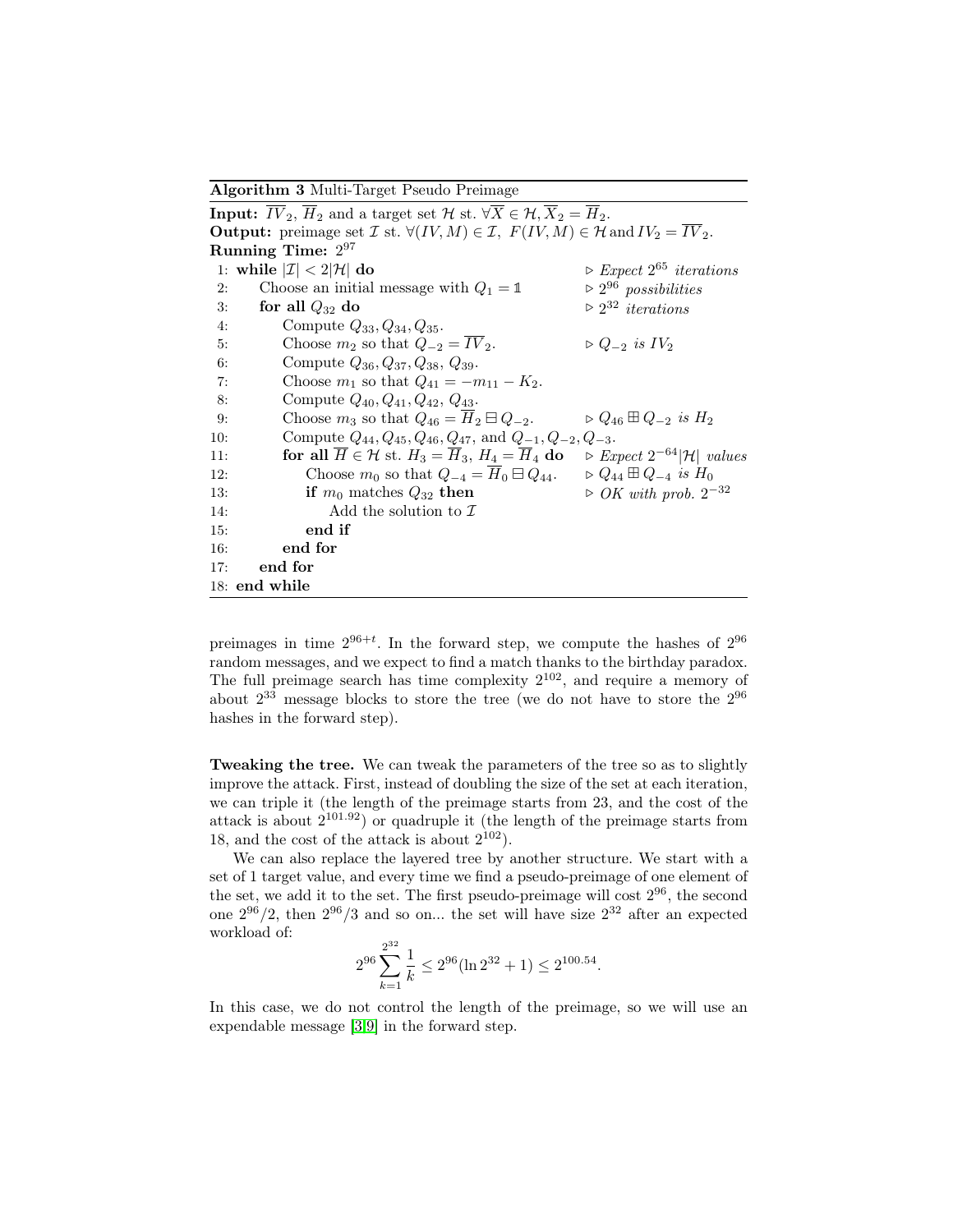## Conclusion

Our attack on MD4 is still theoretical due to the high complexity, but it shows that MD4 is even weaker than we thought. Our attack relies on the absorption property of some of the Boolean functions, and exploits the message expansion. It is the first preimage attack on the full MD4 and it is much less efficient than Dobbertin's attack on a two round version [\[6\]](#page-13-1).

We did not find any direct application of the attack on the compression function, but constructions relying on the partial one-wayness of cMD4 should be carefully analysed: our attack might be practical depending on the exact assumptions made on cMD4.

This attack reduces the security margin of other members of the MD4, but it is not a direct threat. The features introduced in later members of the family make the attack unsuitable:

- The rounds function of MD5, SHA-1, and SHA-2 have a much better diffusion that MD4 due to the summation of  $Q_{i-1}$  to compute  $Q_i$  (we can not absorb a difference);
- The number of rounds is more important;
- The message expansion in the SHA family is much harder to control.

### Acknowledgement

Part of this work is supported by the Commission of the European Communities through the IST program under contract IST-2002-507932 ECRYPT, and by the French government through the Saphir RNRT project.

## References

- <span id="page-13-5"></span>1. Cramer, R., ed.: Advances in Cryptology - EUROCRYPT 2005, 24th Annual International Conference on the Theory and Applications of Cryptographic Techniques, Aarhus, Denmark, May 22-26, 2005, Proceedings. In Cramer, R., ed.: EURO-CRYPT. Volume 3494 of Lecture Notes in Computer Science., Springer (2005)
- <span id="page-13-3"></span>2. De, D., Kumarasubramanian, A., Venkatesan, R.: Inversion Attacks on Secure Hash Functions Using sat Solvers. In Marques-Silva, J., Sakallah, K.A., eds.: SAT. Volume 4501 of Lecture Notes in Computer Science., Springer (2007) 377–382
- <span id="page-13-4"></span>3. Dean, R.D.: Formal Aspects of Mobile Code Security. PhD thesis, Princeton University (January 1999)
- <span id="page-13-2"></span>4. den Boer, B., Bosselaers, A.: An Attack on the Last Two Rounds of MD4. In Feigenbaum, J., ed.: CRYPTO. Volume 576 of Lecture Notes in Computer Science., Springer (1991) 194–203
- <span id="page-13-0"></span>5. Dobbertin, H.: Cryptanalysis of MD4. J. Cryptology 11(4) (1998) 253–271
- <span id="page-13-1"></span>6. Dobbertin, H.: The First Two Rounds of MD4 are Not One-Way. In Vaudenay, S., ed.: Fast Software Encryption. Volume 1372 of Lecture Notes in Computer Science., Springer (1998) 284–292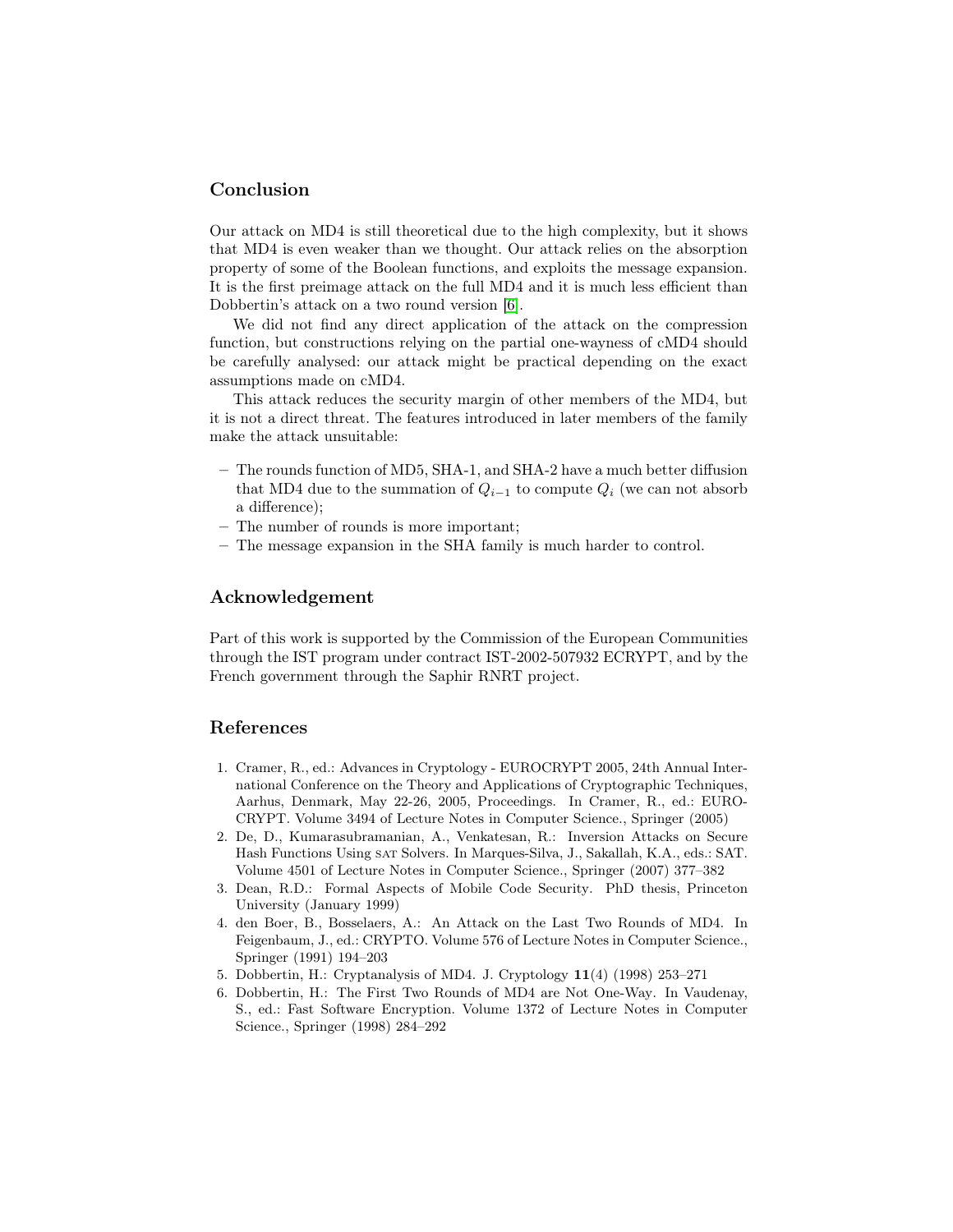- <span id="page-14-15"></span>7. Fouque, P.A., Leurent, G., Nguyen, P.: Automatic Search of Differential Path in MD4. ECRYPT Hash Worshop – Cryptology ePrint Archive, Report 2007/206 (2007) <http://eprint.iacr.org/>.
- <span id="page-14-8"></span>8. Haller, N.: The S/KEY One-Time Password System. RFC 1760 (Informational) (February 1995)
- <span id="page-14-14"></span>9. Kelsey, J., Schneier, B.: Second Preimages on n-Bit Hash Functions for Much Less than  $2^n$  Work. [\[1\]](#page-13-5) 474-490
- <span id="page-14-5"></span>10. Klima, V.: Tunnels in Hash Functions: MD5 Collisions Within a Minute. Cryptology ePrint Archive, Report 2006/105 (2006) <http://eprint.iacr.org/>.
- <span id="page-14-10"></span>11. Knudsen, L.R., Mathiassen, J.E.: Preimage and Collision Attacks on MD2. In Gilbert, H., Handschuh, H., eds.: FSE. Volume 3557 of Lecture Notes in Computer Science., Springer (2005) 255–267
- <span id="page-14-16"></span>12. Lai, X., Massey, J.L.: Hash Function Based on Block Ciphers. In: EUROCRYPT. (1992) 55–70
- <span id="page-14-7"></span>13. Mendel, F., Rechberger, C., Rijmen, V.: Update on SHA-1. Presented at the rump session of CRYPTO '07 <http://rump2007.cr.yp.to/>.
- <span id="page-14-17"></span>14. Mendel, F., Rijmen, V.: Weaknesses in the HAS-V Compression Function. In Nam, K.H., Rhee, G., eds.: ICISC. Volume 4817 of Lecture Notes in Computer Science., Springer (2007) 335–345
- <span id="page-14-9"></span>15. Muller, F.: The MD2 Hash Function Is Not One-Way. In Lee, P.J., ed.: ASI-ACRYPT. Volume 3329 of Lecture Notes in Computer Science., Springer (2004) 214–229
- <span id="page-14-12"></span>16. Rivest, R.L.: The MD4 Message Digest Algorithm. In Menezes, A., Vanstone, S.A., eds.: CRYPTO. Volume 537 of Lecture Notes in Computer Science., Springer (1990) 303–311
- <span id="page-14-1"></span>17. Rogaway, P.: Formalizing Human Ignorance. In Nguyen, P.Q., ed.: VIETCRYPT. Volume 4341 of Lecture Notes in Computer Science., Springer (2006) 211–228
- <span id="page-14-0"></span>18. Rogaway, P., Shrimpton, T.: Cryptographic hash-function basics: Definitions, implications, and separations for preimage resistance, second-preimage resistance, and collision resistance. In Roy, B.K., Meier, W., eds.: FSE. Volume 3017 of Lecture Notes in Computer Science., Springer (2004) 371–388
- <span id="page-14-3"></span>19. Sasaki, Y., Wang, L., Ohta, K., Kunihiro, N.: New Message Difference for MD4. In Biryukov, A., ed.: FSE. Volume 4593 of Lecture Notes in Computer Science., Springer (2007) 329–348
- <span id="page-14-11"></span>20. Vaudenay, S.: On the Need for Multipermutations: Cryptanalysis of MD4 and SAFER. In Preneel, B., ed.: Fast Software Encryption. Volume 1008 of Lecture Notes in Computer Science., Springer (1994) 286–297
- <span id="page-14-2"></span>21. Wang, X., Lai, X., Feng, D., Chen, H., Yu, X.: Cryptanalysis of the Hash Functions MD4 and RIPEMD. [\[1\]](#page-13-5) 1–18
- <span id="page-14-6"></span>22. Wang, X., Yin, Y.L., Yu, H.: Finding Collisions in the Full SHA-1. In Shoup, V., ed.: CRYPTO. Volume 3621 of Lecture Notes in Computer Science., Springer (2005) 17–36
- <span id="page-14-4"></span>23. Wang, X., Yu, H.: How to Break MD5 and Other Hash Functions. [\[1\]](#page-13-5) 19–35
- <span id="page-14-13"></span>24. Yu, H., Wang, G., Zhang, G., Wang, X.: The Second-Preimage Attack on MD4. In Desmedt, Y., Wang, H., Mu, Y., Li, Y., eds.: CANS. Volume 3810 of Lecture Notes in Computer Science., Springer (2005) 1–12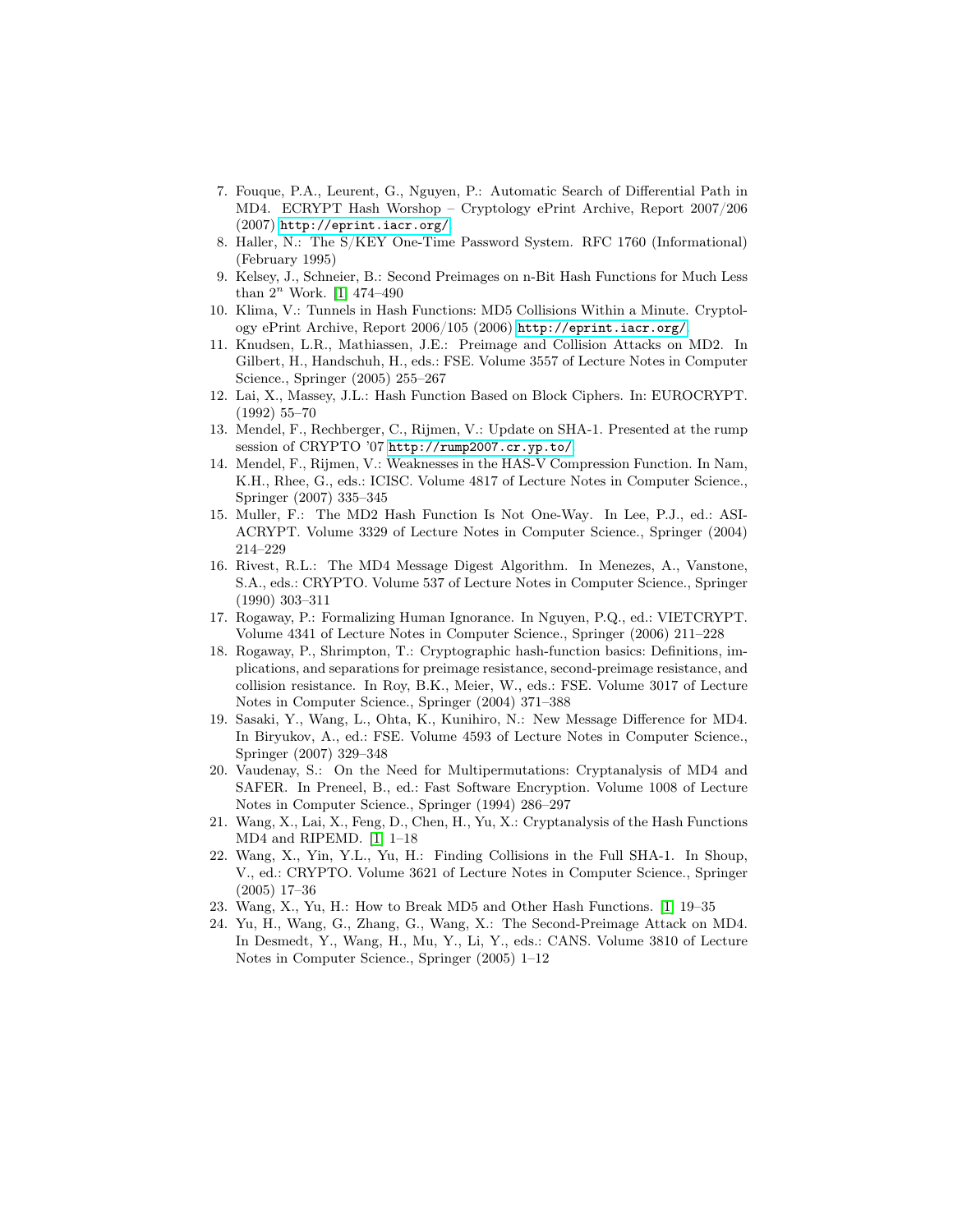## <span id="page-15-0"></span>A A Partial Pseudo-Preimage of MD4

Here is an example of a partial pseudo-preimage of MD4. We ran our algorithm with  $\overline{H}_1 = 0, \overline{H}_2 = 0$ , and  $\overline{IV}_2 = 0$ . It would cost  $2^{64}$  hash evaluations to find this message by exhaustive search, but our algorithm finds it in about 20 minutes on a desktop computer.

|     |               |  |  |  |  |  |  | 72 fa 31 aa a0 6e 27 95 00 00 00 00 13 c9 dc ce |  |             |  |  |
|-----|---------------|--|--|--|--|--|--|-------------------------------------------------|--|-------------|--|--|
|     | Message block |  |  |  |  |  |  |                                                 |  |             |  |  |
|     |               |  |  |  |  |  |  | 8e 34 9e ad 6c 36 1e 1c 21 b7 0e bd 14 1e 98 d9 |  |             |  |  |
|     |               |  |  |  |  |  |  | 79 67 c3 19 d7 3c 6a 19 d7 3c 6a 19 d7 3c 6a 19 |  |             |  |  |
|     |               |  |  |  |  |  |  | 14 61 85 33 14 61 85 33 14 61 85 33 14 61 85 33 |  |             |  |  |
|     |               |  |  |  |  |  |  | 58 13 27 05 58 13 27 05 58 13 27 05 17 46 57 27 |  |             |  |  |
| MD4 |               |  |  |  |  |  |  |                                                 |  |             |  |  |
|     |               |  |  |  |  |  |  | 34 5e 59 ae c5 6a 3b 8e 00 00 00 00             |  | 00 00 00 00 |  |  |

The internal state variables for this message are given by:

| $Q_{-3}$ =0xcedcc913           | $Q_{-2}$ =0x00000000   | $Q_{-1}$ =0x95276ea0          |
|--------------------------------|------------------------|-------------------------------|
| $Q_1$ =0xffffffff              | $Q_2$ =0xa1bdf692      | $Q_3 = 0$ x1a9925ec           |
| $Q_5 = 0 \times 92125811$      | $Q_6$ =0x9b4aaa1d      | $Q_7 = 0x00a73054$            |
| $Q_9 = 0$ xa3789cab            | $Q_{10} = 0x3$ de0878e | $Q_{11} = 0x2f9cbd24$         |
| $Q_{13} = 0x1e2a88f4$          | $Q_{14} = 0x1e83b396$  | $Q_{15} = 0x1e83b396$         |
| $Q_{17} = 0x1e83b396$          | $Q_{18} = 0x1e83b396$  | $Q_{19} = 0x1e83b396$         |
| $Q_{21} = 0x1e83b396$          | $Q_{22} = 0x1e83b396$  | $Q_{23} = 0x1e83b396$         |
| $Q_{25} = 0x1e83b396$          | $Q_{26} = 0x1e83b396$  | $Q_{27} = 0x1e83b396$         |
| $Q_{29} = 0x1e83b396$          | $Q_{30} = 0x1e83b396$  | $Q_{31} = 0x24db97dc$         |
| $Q_{33} = 0$ xc $9$ a $584$ fe | $Q_{34} = 0x475e7886$  | $Q_{35} = 0x508d517f$         |
| $Q_{37} = 0x3bd701b4$          | $Q_{38} = 0x980$ fef11 | $Q_{39} = 0x9784$ cf50        |
| $Q_{41} = 0x5da0b34b$          | $Q_{42} = 0x5fa99919$  | $Q_{43} = 0x2d166b40$         |
| $Q_{45} = 0x312336$ ed         | $Q_{46} = 0x00000000$  | $Q_{47} = 0 \times 1913$ fc25 |
|                                |                        |                               |

Note that MD4 uses a little-endian convention to convert a sequence of bytes to a sequence of words, and that the order of the words in the IV and in the hash is not the same as in the internal state.